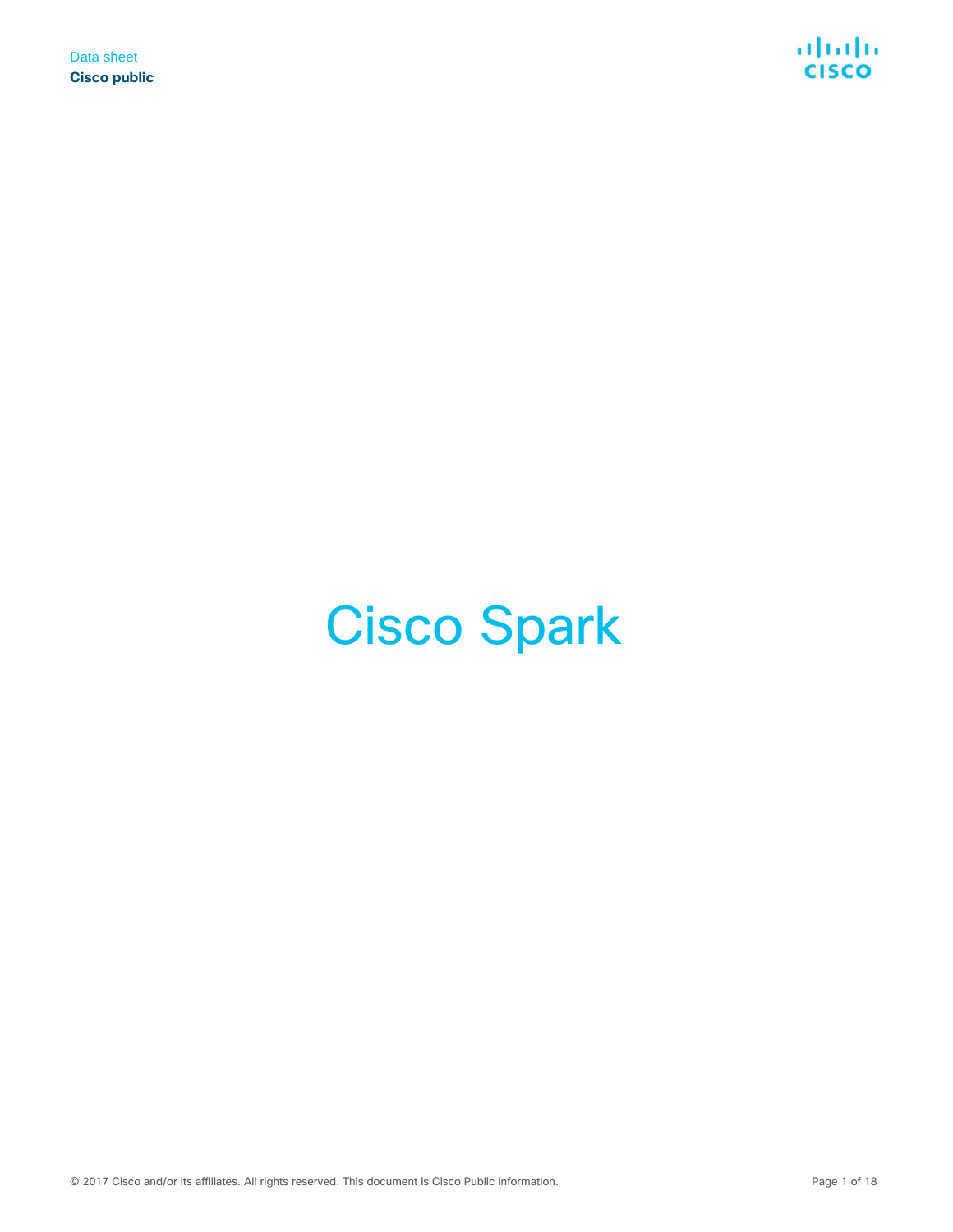

## **Contents**

Note: Country availability of Cisco Spark<sup>™</sup> varies by the type of capability (Meetings, Messaging, and Calling, and room devices and the Cisco Spark Board). To find out what is available in your region, please go to [http://www.cisco.com/go/spark-availability.](http://www.cisco.com/go/spark-availability)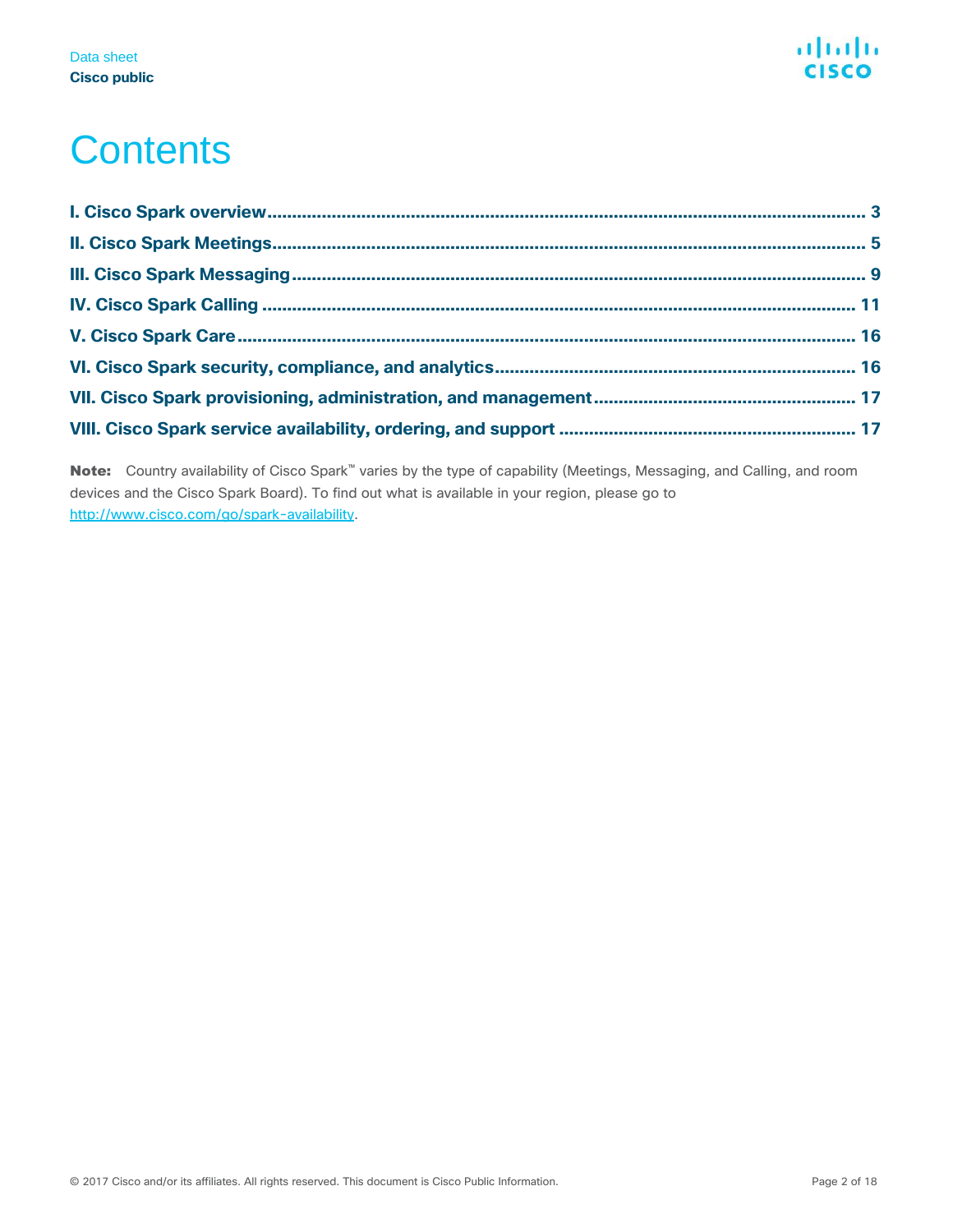### <span id="page-2-0"></span>I. Cisco Spark overview

Cisco Spark is an app-centric, cloud-based service that provides a complete collaboration suite for teams to create, meet, message, call, care, white board, and share, regardless of whether they're together or apart—in one continuous workstream before, during, and after meetings. It is built to help teams work seamlessly. It is simple, secure, complete, and open, and provides a space for people to work better. The core capabilities of Cisco Spark are Meetings, Messaging, and Calling. The Cisco Spark platform, app-centric design, hybrid services, and architecture of Cisco Spark create a unique and differentiated service (Figure 1).



**Figure 1.** Cisco Spark

Digitization is transforming the tools we use (the workplace) and the way we work together (workstreams) with organizational processes and with business process applications and tools.

Cisco is leading the collaboration market through this market transition and bringing uncompromised collaboration to every room, desk, pocket, and application. Cisco built the Cisco Spark platform to reimagine team collaboration.

Cisco Spark enables the digitization of the workplace by:

- Bringing together physical and virtual teams.
- Enabling teams to conduct their work activities regardless of location or device.

Cisco Spark is a cloud-based, app-centric service that is simple, secure, complete, and open.

- 1. It's simple: Cisco Spark is delivered entirely from the Cisco® Collaboration Cloud, and each activity has been designed to help ensure that the user's and administrator's experience is simple and intuitive. This makes the service easy to use and easy to manage. The service is provided on a simple subscription basis, allowing services to be added on demand.
- 2. It's secure: Security is integral to Cisco Spark. Cisco has used the extensive experience gained from securing the world's largest networks to build the service, combining this knowledge with the hardware and software elements of our market-leading enterprise communications and cloud services. This helps ensure the security and reliability of the service. (See [http://www.ciscospark.com](http://www.ciscospark.com/) for more details.)
- 3. It's complete: With Cisco Spark, you get all the market-leading Cisco collaboration services wrapped up in a complete offer, providing users a great experience regardless of location or device and enabling them to create, meet, message, call, white board, and share, whether they're together or apart. Also, because Cisco hosts the service in the Cisco Collaboration Cloud, the services are always up to date with the latest market-leading Cisco applications and services.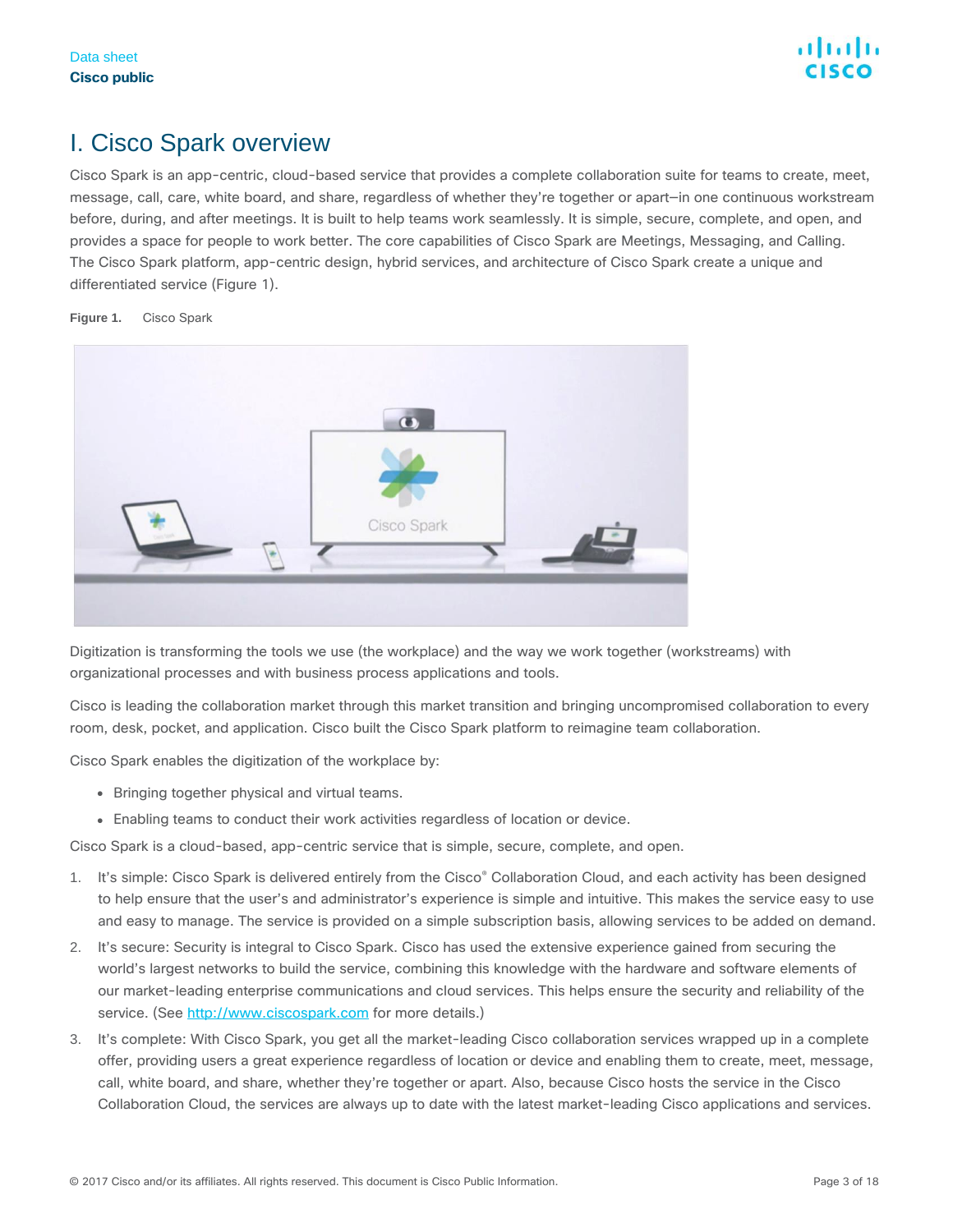#### Data sheet **Cisco public**

4. It's open: Cisco Spark APIs and integrations are key to helping you digitize your business. The self-enabled integrations and bots and easy-to-use APIs can be customized to your existing processes and workstreams.

Cisco Spark provides a complete collaboration suite. The three core capabilities of Cisco Spark are Meetings, Messaging, and Calling.

- Meetings: Bring people together to create, communicate, and collaborate in one continuous workstream before, during, and after the meeting so teams can be even more effective across any mobile or video device. Invite others to join meetings from their desk, a branch office, their homes, or the road.
- Messaging: Exchange messages and share files with another person or a group of people. Message anyone. Choose someone from your company directory or simply enter an email address and start messaging customers, partners, or anyone you need to work with.
- Calling: Cisco Spark includes a cloud-based phone system. With Cisco Spark, you can make calls to any other Cisco Spark user in any company via SIP dialing, as well as calling regular landline and mobile phones via the PSTN. You can make and receive calls from a phone connected to the Cisco Spark service in the office or from the Cisco Spark app. on your mobile phone or desktop.

The Cisco Spark app. is central to Cisco Spark. The app. gives the user the ability to access, use, and control the Meetings, Messaging, white board, and Calling capabilities of Cisco Spark, depending on the user's license entitlement. Users can also share content when in a meeting, when messaging, or while on a call with anyone. The Cisco Spark app. is how users access the service on their smartphones, via a browser, or via a dedicated app. on their Mac or Windows PC.

When it comes to messaging, within the service users create spaces with one or many people. These spaces are virtual places within Cisco Spark that act as channels or conduits for teams to message, share files, and have meetings.

In these Cisco Spark spaces, users can:

- Meet: Create or attend a meeting.
- Message: Message people in a space, or an individual.
- Call: Place a call with anyone or everyone in a space.
- White board: Get creative with white boarding.
- People: Find people to meet with, message, or call.
- Find files: Find all your work, shared files, and whiteboard content.

In addition, Cisco Spark core capabilities are leveraged in the Cisco Spark care offering. Cisco Spark care is a digital customer support solution for help desks and small teams. It enables connected digital experiences by supporting customer care teams who want to deliver contextual, continuous, and capability-rich journeys to external or internal customers. For more details see the Cisco Spark care section below.

### Cisco Spark Hybrid Services

[Cisco Spark Hybrid Services](http://www.cisco.com/go/sparkhybrid) are a set of services that connect on-premises services and Cisco Hosted Collaboration Solution (HCS) to Cisco Spark. They help protect your investments and provide even greater collaboration capabilities for a more delightful end-user and IT experience. These are the Cisco Spark Hybrid Services:

● **Hybrid Call Service** connects Cisco Unified Communications Manager, Business Edition 6000 and 7000, and HCS with Cisco Spark for a single integrated user experience. It makes Cisco Spark aware of all calls across the unified communications system and connects them so they work together. Capabilities include instant desktop sharing, ability to use the Cisco Spark app. on any personal device, integrated call history between the mobile device and any Cisco Spark registered phone, and desk phone control, among others.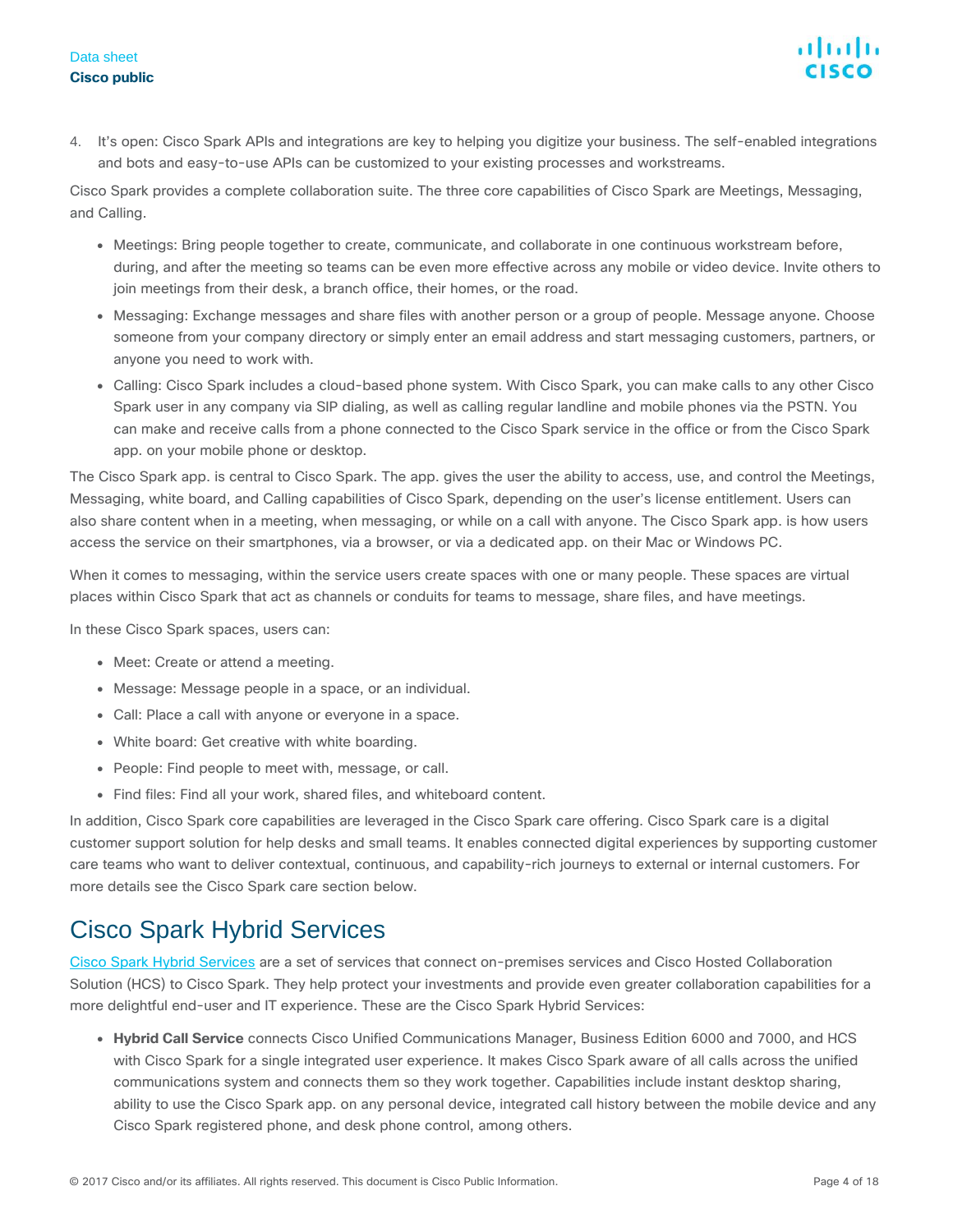- **Hybrid Calendar Service** connects Microsoft Exchange/Outlook to Cisco Spark to provide two important features. First, adding "@Spark" to an Outlook meeting invite will automatically create a Cisco Spark space with all meeting invitees for pre- and post-meeting information and document sharing. Second, adding "@webex" to an Outlook meeting invite will automatically schedule a Cisco WebEx® meeting and include meeting join information in the meeting invitation (requires certain license entitlement). See the Cisco Spark Meetings section of this document for more information and use cases.
- **Hybrid Directory Service** connects Active Directory to Cisco Spark and enables users to see all company contacts from the People tab in the Cisco Spark app. so that they can click to message, meet, or call.
- **Hybrid Media Service** provides a local instance of media processing for Cisco Spark Meetings on the customer premises. It lowers latency for better user experiences and also provides savings on Internet bandwidth requirements and costs.

### Cisco Spark benefits

- Increase productivity: Make better decisions, faster, to improve team agility with tools available before, during, and after meetings.
- Enhance engagements: Build relationships and trust with a lifelike video experience, just as though you were meeting in person.
- Capture creativity: Draw and annotate ideas using a whiteboard connecting the physical and virtual meeting spaces.
- Improve effectiveness: Run highly effective meetings by adding agendas, capturing notes and action items, and circulating them to improve team accountability.

### <span id="page-4-0"></span>II. Cisco Spark Meetings

Cisco Spark Meetings is the generic term to describe the meetings capability of Cisco Spark. Cisco Spark Meetings bring people together to create, communicate, and collaborate in one continuous workstream before, during, and after the meeting, so teams can be even more effective across any mobile or video device. Invite others to join meetings from their desk, a branch office, their home, or the road. Meet with customers, partners, and colleagues worldwide (Figure 2).

**Figure 2.** Cisco Spark Meetings



Cisco Spark has two meeting offers to suit different work styles.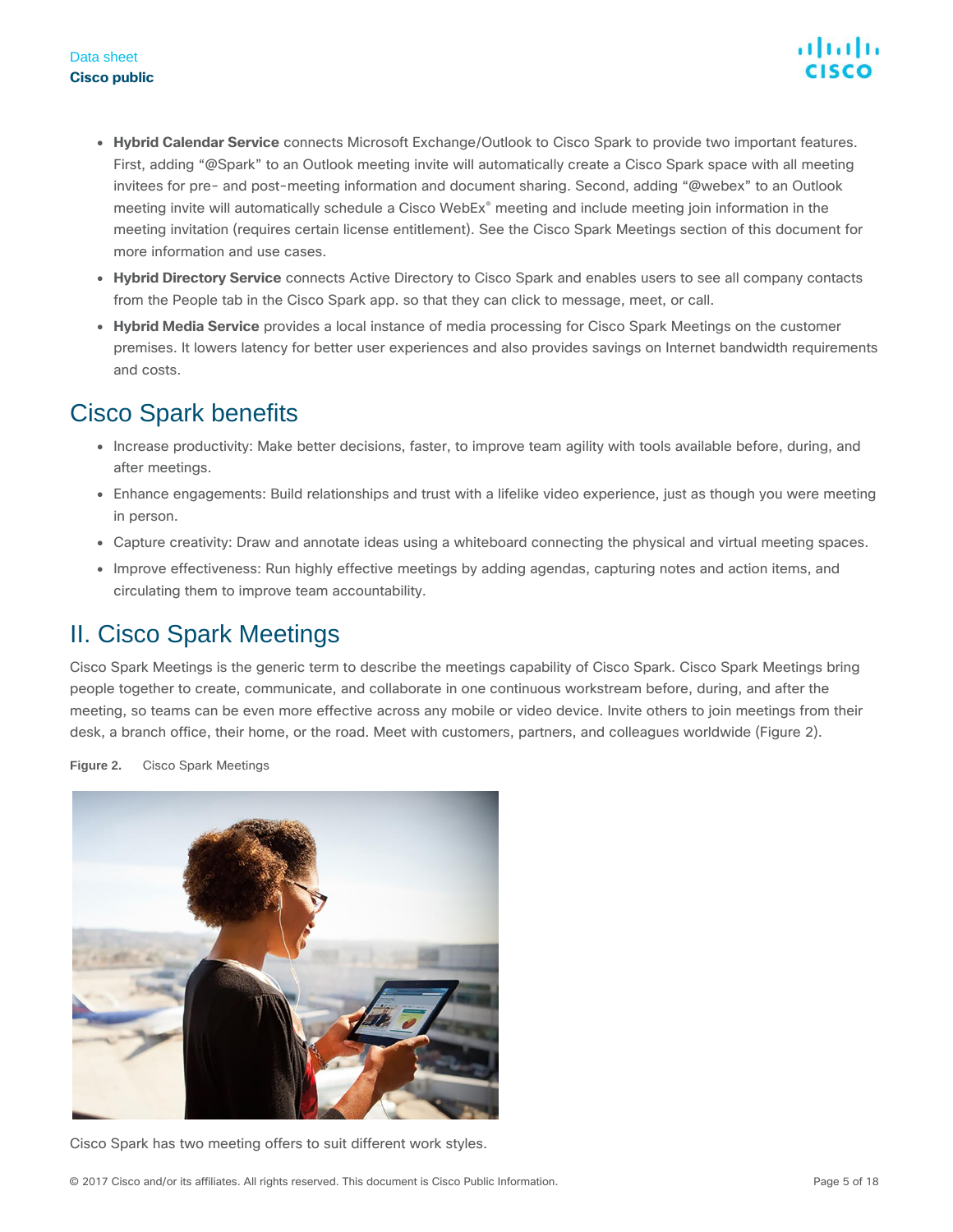### Cisco Spark basic meetings overview

Cisco Spark basic meetings include video and content sharing and take place within the Cisco Spark app. with up to 25 users. Because these meetings are linked to a Cisco Spark message space, they can be joined via the Cisco Spark app., a Cisco IP phone registered to Cisco Spark, or room devices. Capabilities include:

- Instant Cisco Spark Meetings are initiated from within the Cisco Spark app. with a simple click. When in the relevant space with up to 25 people, simply click the **Call** activity circle. Once a meeting is started, in the space anyone can join or add guests from outside of the space.
- Join a scheduled meeting from the Cisco Spark app. or any Cisco Spark device registered to Cisco Spark.
- Scheduled meetings are possible with Cisco Spark Hybrid Services. By enabling the Calendar Service, users can add @spark to their Microsoft Outlook invite, which not only will create a Cisco Spark space, but will also put the click-tojoin information at the bottom of the invite.

### Cisco Spark advanced meetings overview

Cisco Spark advanced meetings include everything in Cisco Spark basic meetings plus these capabilities:

- Host meetings with all the capabilities powered by Cisco WebEx. This includes Cisco WebEx Meeting Center video conferencing (formerly CMR Cloud). Anyone can join on any device, including mobile devices, web, phones via the Public Switched Telephone Network (PSTN), Cisco Spark room devices (including the Cisco Spark Board), Cisco IP phones registered to Cisco Spark, Microsoft Skype for Business endpoints, third-party standards-based video endpoints, and more.
- Each user with an advanced meetings subscription has a personal room with their own meeting URL and URI to make scheduling and joining meeting easy. A personal room can be used by anyone to join the meeting. It is constant and associated with the host that owns it. Prior to the host's arrival, the attendees wait in a lobby.
- Ability to schedule meetings (no Cisco Spark Hybrid Services required).
- Meetings with up to 200 participants.
- Ability to use Cisco Spark Hybrid Services to make scheduling and message space creation easier. The Calendar Service in advanced meetings allows you to add @webex to the Microsoft Outlook invite so that the Cisco WebEx meeting information is automatically populated in the body of the invite. Users can also add @spark to their Microsoft Outlook invite, which will create a Cisco Spark space and add the meeting to that space.

### Cisco Spark desk and room devices and the Cisco Spark Board

With Cisco Spark, you can easily video-enable any of your conference rooms so that you can bring people together, extend the Cisco Spark experience to physical meetings, and join in the conversation from any conference room (Figure 3).

Cisco Spark conferencing devices enable users to audio- or video-call any another Cisco Spark app. user or room device by searching the company directory, initiating the call through the Cisco Spark device or through the Cisco Spark app. using the pairing functionality. Three-way video calls are easily accomplished using the Cisco Spark app. Cisco Spark room devices support URI dialing [\(userID@company.com\)](mailto:userID@company.com) so that you can connect with video users outside the organization, including third-party SIP-based video endpoints or conference bridges.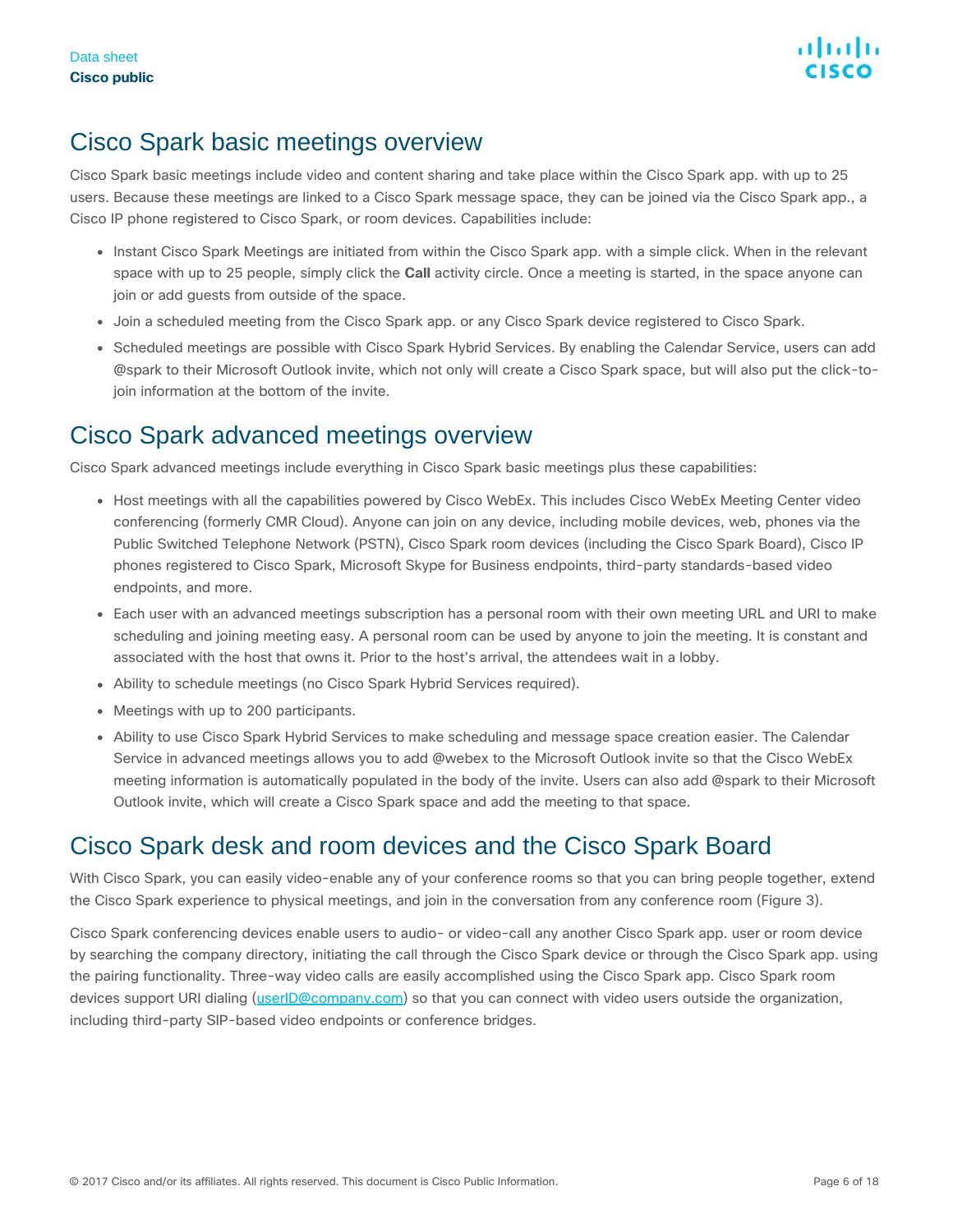#### Figure 3. Cisco Telepresence<sup>®</sup> SX10 quick set registered to Cisco Spark



Cisco Spark supports a range of video devices for use within a Cisco Spark meeting.

#### **The Cisco Spark Board**

The Cisco Spark Board is a touch-based, all-in-one collaboration device that combines a wireless presentation, digital white boarding, and video conferencing. It is designed for rich team collaboration, securely connecting physical and virtual meeting spaces through Cisco Spark to facilitate continuous workflow before the meeting starts and even after everyone has left the physical room.

#### **Cisco Spark room devices**

Cisco offers a range of certified Cisco video room devices that can be connected to the Cisco Spark service (Cisco TelePresence MX Series, SX Series, and the Cisco Spark Room Kit and Room Kit Plus).

#### **Cisco Spark Board and room device setup and use**

Setup is easy. The Cisco TelePresence SX10 and SX20 Quick Sets and Cisco Spark Room Kit and Room Kit Plus are integrator solutions that combine with your existing display to create a business-quality video conferencing device for small, medium-sized, and large rooms in just minutes. The Cisco TelePresence SX80 Codec allows you to customize your medium-sized to large rooms to meet custom and complex video requirements. All of these solutions just need Internet access to connect to Cisco Spark.

The MX Series and Cisco Spark Board are fully integrated devices. Once the device is set up and registered to Cisco Spark, you can join and control meetings directly from the device or from a paired Cisco Spark mobile or desktop app. With the MX series, the Touch 10 control panel can also be used to join and control meetings.

**Pairing:** Pairing is a process whereby a user digitally connects their Cisco Spark app. to a Cisco Spark room device, Cisco Spark Board, or desk phone for the purpose of sharing and receiving content, transferring a call from their smartphone or tablet to the Cisco Spark room device, or using their smartphone or tablet to control their experience.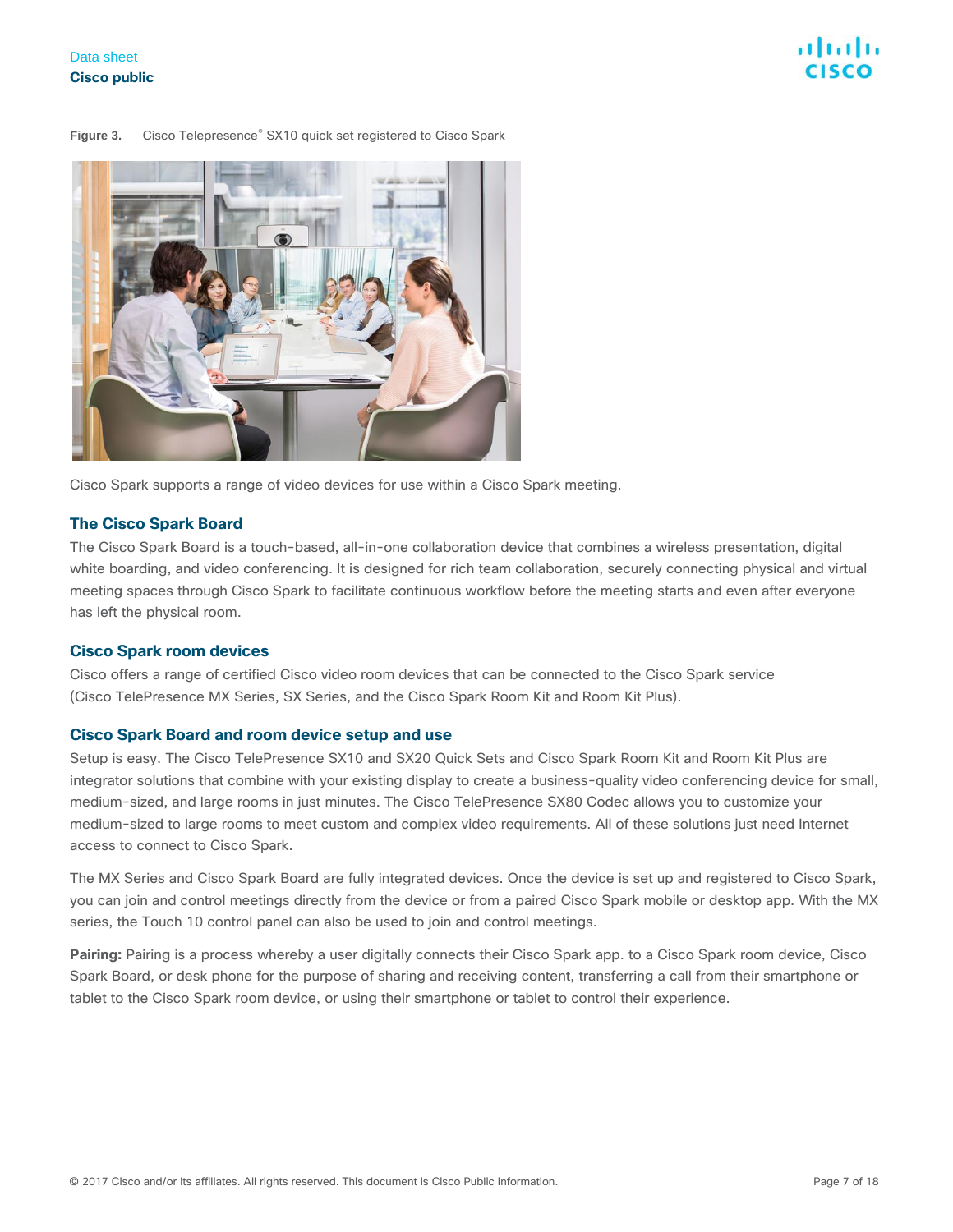Pairing is enabled in one of the following three ways:

#### ● **Cisco Spark Proximity**

Cisco Spark Proximity is a feature that allows the installed Cisco Spark app. to connect wirelessly to a Cisco Spark room device. For mobile devices, the connection occurs automatically when you enter the conference room. Users are able to turn Cisco Spark Proximity on and off within their Cisco Spark app. in settings. For desktop devices and the web, you manually connect to the Cisco Spark app.

#### • [Cisco Intelligent Proximity for Mobile Voice](http://www.cisco.com/c/en/us/products/collaboration-endpoints/intelligent-proximity.html)

Cisco Intelligent Proximity for Mobile Voice is a feature that allows a user's mobile device to connect to Cisco 8800 and 8900 Series IP phones via Bluetooth. It allows them to easily import contacts and call history from mobile to desk phone (Cisco 8845, 8851, 8861, and 8865 phones only). The Cisco Spark app. is not involved in this connection – unlike Cisco Spark Proximity.

**[Cisco Intelligent Proximity for Content Sharing](http://www.cisco.com/c/en/us/products/collaboration-endpoints/intelligent-proximity.html)** 

Cisco Intelligent Proximity for Content Sharing allows you to automatically pair your smartphone, tablet, or laptop with Cisco Spark room devices when they come within range. Three functions are available. First, you can control the video system remotely from your mobile device. Second, you can view content being shared on the video endpoints on your mobile device. Third, once laptops (Mac and Windows operating systems) are paired with the room device, users can share content from their laptop screen wirelessly. This is supported on the Cisco TelePresence MX Series, SX Series, and the Cisco Spark Room Kit and Room Kit Plus.

You can even start a meeting on your Cisco Spark mobile app. before reaching the room and transfer it to the Cisco Spark room device when you get there. Likewise, you can transfer the meeting to your mobile device if you need to leave the room in the middle of the meeting, so you can continue to participate while on the go. And these capabilities are available to all mobile Cisco Spark users, even those with the free version.

A Cisco Spark room device requires the purchase of a subscription for one-to-one SIP-based calling. For meeting capabilities, you will need a meeting service. Cisco Spark room devices are supported with Cisco Spark basic and advanced meetings capabilities or with Cisco WebEx. All calls on the Cisco Spark room device and the Cisco Spark app. are fully encrypted from end to end. The Cisco Spark room device also encrypts device registration and activation. Even the management is secure because all administrative and end-user interfaces are encrypted. Table 1 describes the features of the Cisco Spark room devices.

| <b>System</b>                                 | <b>Description</b>                                                                                                                                                                                                                                                                                                                                                                                                                                                     |
|-----------------------------------------------|------------------------------------------------------------------------------------------------------------------------------------------------------------------------------------------------------------------------------------------------------------------------------------------------------------------------------------------------------------------------------------------------------------------------------------------------------------------------|
| <b>Cisco Spark Board</b>                      | The Cisco Spark Board is a touch-based, three-in-one collaboration device that combines a wireless<br>presentation, digital white boarding, and video conferencing, and connects physical and virtual meeting<br>rooms for a continuous workflow.                                                                                                                                                                                                                      |
| <b>Cisco Spark Desk Devices DX70 and DX80</b> | A range of certified Cisco desktop devices can be connected to Cisco Spark. The Cisco DX70 and DX80<br>enable you to collaborate as though you're in the same room, with video on a 14- or 23-inch<br>touchscreen. They are Ideal for small shared rooms.<br><b>Note:</b> When registered to Cisco Spark, the DX Series does not have telephony capabilities, such as the<br>ability to place or receive phone calls. The DX Series has URI dialing capabilities only. |

**Table 1.** Cisco Spark room devices supported by Cisco Spark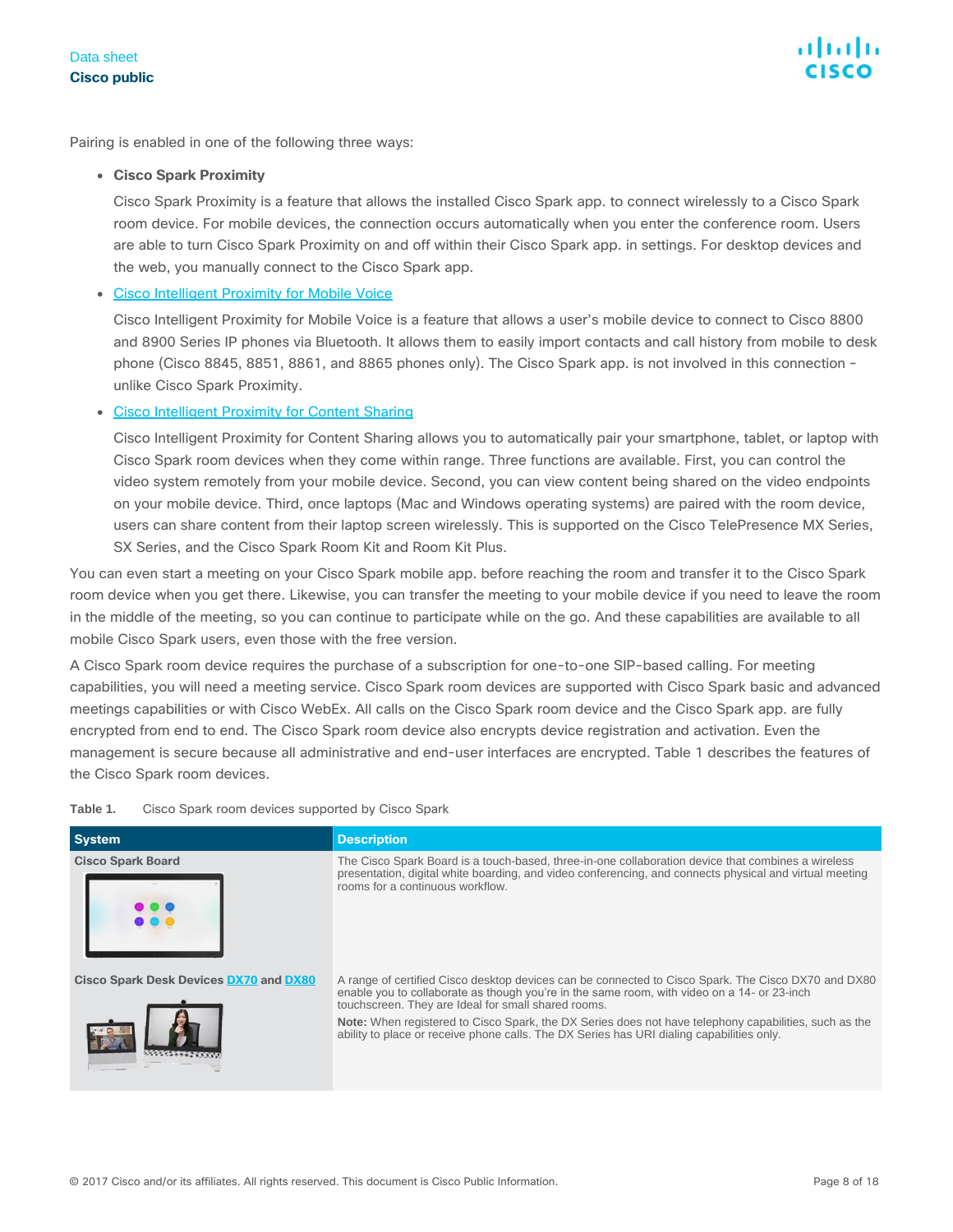

**System Description Cisco Spark Room Devices** Cisco offers a range of certified Cisco video room devices that can be connected to the Cisco Spark service. **MX Se** The MX Series allows you to easily turn any conference room into a video collaboration hub. It combines two product lines: the MX700 and MX800 performance line and the MX300 and MX200 value line, giving you the flexibility to deploy and scale video with the needs of your business. **Cisco Spark Room Devices** Build video collaboration rooms to meet the needs of your organization—from small huddle spaces to medium and large customized conference rooms. **[SX Series](http://www.cisco.com/c/en/us/products/collaboration-endpoints/telepresence-quick-set-series/index.html)** The SX10 and SX20 Quick Sets turn any flat panel display into a video collaboration system for small to medium-sized meeting rooms and huddle spaces. The SX80 is a powerful and feature-rich codec, delivering the ultimate in high-definition video and highfidelity audio. Your ability to customize large video collaboration experiences is limited only by your imagination. **Cisco Spark Room Kit and Room Kit Plus** Cisco Spark Room Kit and Room Kit Plus help you enable smart meeting experiences, smart presentation capabilities, and smart device integrations in your small, medium, and large rooms.  $\bullet$ Sophisticated camera technologies bring speaker-tracking capabilities to every team room. The products are rich in functionality and experience but are priced and designed to be easily scalable to all of your small conference rooms and spaces – whether registered on the premises or to Cisco Spark through the Cisco Collaboration Cloud. The Room Kit is designed for rooms of up to 7 people and the Room Kit Plus for rooms of up to 14 people. III. Cisco Spark Messaging

<span id="page-8-0"></span>Cisco Spark Messaging is the generic term to describe the messaging capability of Cisco Spark, enabling one-to-one and team persistent messaging and content. Cisco Spark Messaging is the cloud-based persistent business messaging service within the Cisco Spark app. Messaging capabilities are accessible from any device and come standard with all paid levels of the service (Figure 4).

**Figure 4.** Cisco Spark Messaging

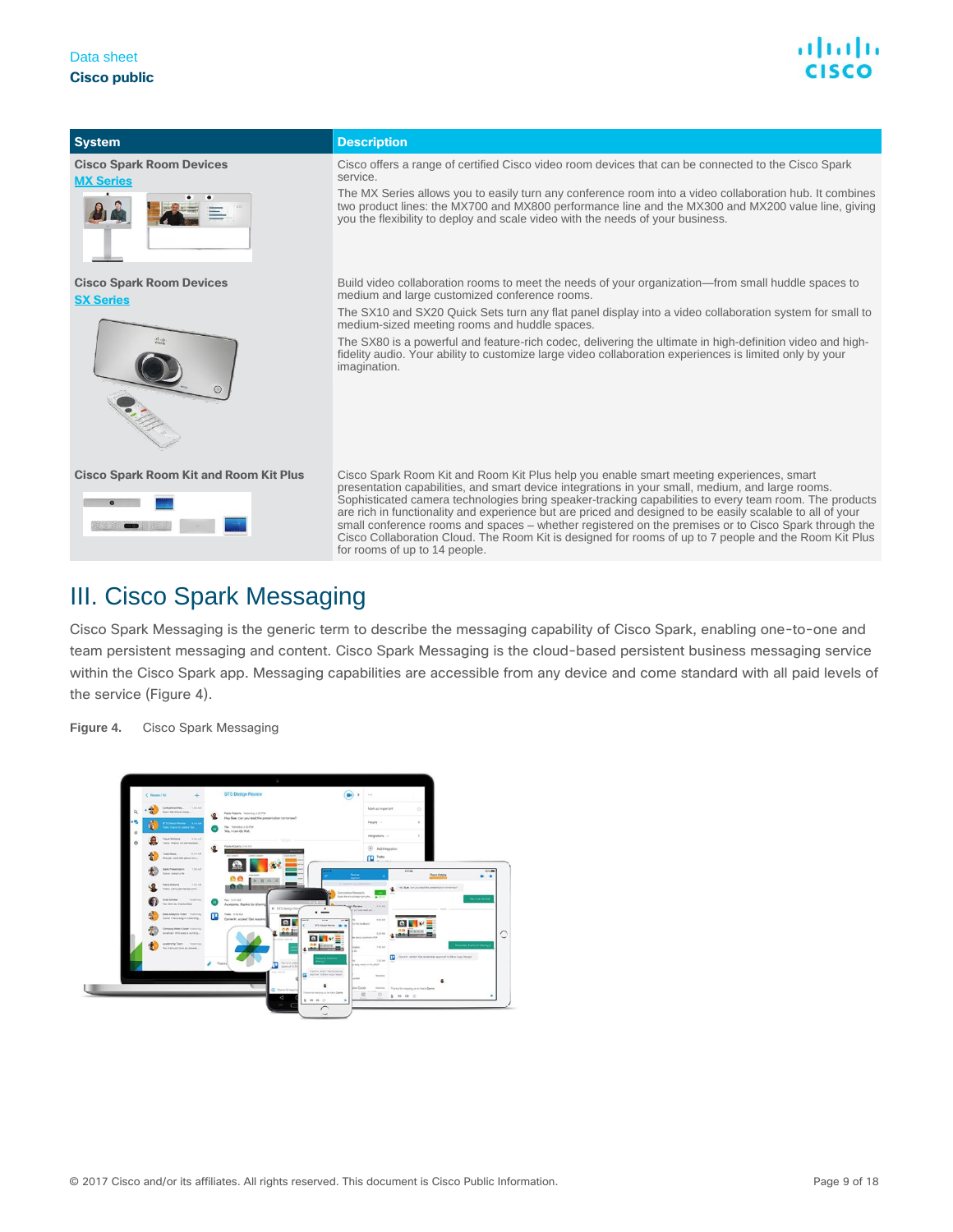### Cisco Spark Messaging overview

"Team collaboration" is centered on the needs of the agile worker. These workers are operating in flatter, self-governed structures. They coalesce into teams with people inside and outside an organization, and work with those colleagues from anywhere. They often break down organizational silos and hierarchies, and move faster than the pace of their company as a whole. The right team collaboration tools help them react faster, complete deadlines more quickly, and juggle multiple projects simultaneously.

Cisco Spark Messaging addresses the needs of both the agile worker and IT teams looking to provide relevant solutions securely and reliably. The mobile-first messaging experience centers on secure virtual spaces for individual and group interactions where discussion, decision making, and work get done. These spaces are multipurpose, fully searchable, and accessible from any device, anytime, anywhere. Users send messages, share files, and integrate with the other tools and business processes they need. Conversation is easily elevated to a video call or face-to-face meeting with one click. Communications and content associated with a team, project, or topic are easily organized and categorized together. Endto-end encryption secures all messages and files sent within the application, and when needed, you can assign moderators to control access to the spaces.

### Key benefits of Cisco Spark Messaging

- Increase productivity because teamwork is streamlined and searchable in one place.
- Build stronger relationships with messaging as the new baseline for business interactions.
- Be more efficient in meetings because the whole team is already caught up on the latest thinking.
- Make decisions faster when you are just a tap away from anyone, on any device.
- Access all Cisco Spark capabilities, including meetings and calling, with one simple interface.
- Organize and tag conversations, discussions, and content around teams, projects, or topics.

### Cisco Spark Messaging features

Table 2 describes the features of Cisco Spark Messaging.

| <b>Feature</b>                                    | <b>Description</b>                                                                                                                                                                                                                                                                                                                                                                                                                                                                                                                                                                                      |
|---------------------------------------------------|---------------------------------------------------------------------------------------------------------------------------------------------------------------------------------------------------------------------------------------------------------------------------------------------------------------------------------------------------------------------------------------------------------------------------------------------------------------------------------------------------------------------------------------------------------------------------------------------------------|
| <b>Cisco Spark Messaging</b>                      | This is the generic term to describe the messaging capability of Cisco Spark, enabling one-to-one and team persistent<br>messaging and content.                                                                                                                                                                                                                                                                                                                                                                                                                                                         |
| <b>Cisco Spark teams</b><br>(feature in the app.) | Even messaging can become overwhelming if unstructured. Cisco Spark proactively resolves this issue by organizing<br>spaces and people into teams. Teams are folders that aggregate Cisco Spark spaces around real-life projects or topics to<br>simplify how members access and discover spaces. Members of a team can view and join all spaces within the team<br>without needing to be invited. In other words, spaces associated with a team are open to all team members. A user who<br>is not a member of the team may be invited to a specific message space within the team on an ad hoc basis. |
| <b>Search</b>                                     | Within Cisco Spark, users can search for and find key information, content, people, teams, or spaces anytime.                                                                                                                                                                                                                                                                                                                                                                                                                                                                                           |
| @Mention                                          | Users are able to get someone's attention or see what has been highlighted to them (see "filter" below) by others as<br>important or needing a timely reply. All the user needs to do is mention the person's name in their message and Cisco<br>Spark highlights it for them within their view. This is similar to tagging someone on other popular social media apps.                                                                                                                                                                                                                                 |
| <b>Favorites</b>                                  | Users are able to choose the spaces that are most important for them by prioritizing their favorites. These spaces are<br>filtered for easy viewing (see "filter" below).                                                                                                                                                                                                                                                                                                                                                                                                                               |
| <b>Flags</b>                                      | If, when reading a message, the user would like to mark or pin the message or content for viewing later, they can flag it<br>with a long press on the message or content. The message will appear in their flagged items (see "filter" below).                                                                                                                                                                                                                                                                                                                                                          |
| <b>Filter</b>                                     | Cisco Spark has a messaging filter system that allows the user to zero in on relevant information (unread messages, one-<br>to-one messages, favorites, mentions, or flags).                                                                                                                                                                                                                                                                                                                                                                                                                            |
| <b>Content preview</b>                            | You can preview files and documents posted to Cisco Spark easily from any device.                                                                                                                                                                                                                                                                                                                                                                                                                                                                                                                       |
| <b>Content upload from mobile</b>                 | You can upload files saved in cloud storage services from mobile devices.                                                                                                                                                                                                                                                                                                                                                                                                                                                                                                                               |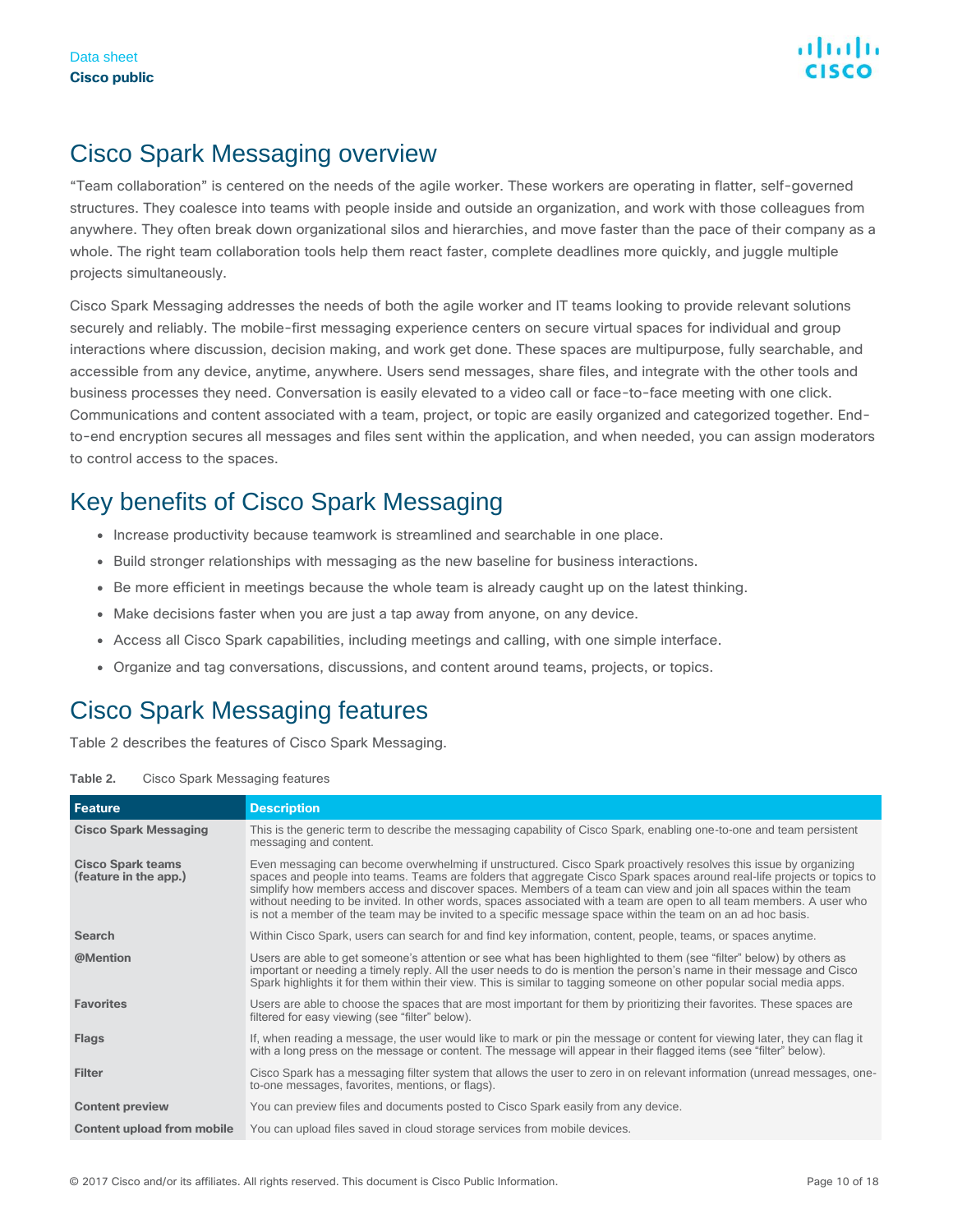| Feature                   | <b>Description</b>                                                                                                                                                                                                                                                                                             |
|---------------------------|----------------------------------------------------------------------------------------------------------------------------------------------------------------------------------------------------------------------------------------------------------------------------------------------------------------|
| <b>Notifications</b>      | You receive notifications on all the devices you use for Cisco Spark every time a message is posted to a space in which<br>you are mentioned, you are added to a conversation, or you receive a call.                                                                                                          |
| Security and encryption   | Cisco Spark encrypts messages, files, and space names on your device before sending them to the cloud. Thus, content<br>arrives at our servers in encrypted form and is processed (data in use) and stored (data at rest) in its encrypted state until<br>it is decrypted on the intended recipients' devices. |
|                           | We use Secure HTTP (HTTPS) to encrypt data in transit between your device and our servers, protecting the identities of<br>the senders and receivers of the encrypted content.                                                                                                                                 |
|                           | We use Advanced Encryption Standard 256 (AES-256) for end-to-end content encryption and HTTPS for transport<br>encryption.                                                                                                                                                                                     |
| Space and team moderation | When the teamwork is sensitive, you can lock rooms and assign moderators. Moderators have the sole ability to add or<br>remove participants, edit the space name, and delete anyone's shared messages and files. Moderators can also assign<br>co-moderators.                                                  |
| <b>Care Assistant</b>     | Cisco Spark's built-in Care Assistant automatically connects people to subject matter experts, making it ideal for internal<br>support and help desks. Learn more at https://communities.cisco.com/docs/DOC-64634. Available with paid offers only.                                                            |
| Language support          | The Cisco Spark app. supports multiple languages. For a full list, please visit: http://cs.co/lang.                                                                                                                                                                                                            |

### <span id="page-10-0"></span>IV. Cisco Spark Calling

Cisco Spark Calling is the generic term to describe the calling capability of Cisco Spark. It includes a cloud-based phone system (and the ability to connect other Cisco call control capabilities and services through Cisco Spark Hybrid Services) and encompasses all the devices to make calls. (Figure 5).

**Figure 5.** Cisco Spark Calling



### Cisco Spark Calling overview

For many organizations, using the cloud to deliver unified communications services not only offers a simple and efficient delivery option, it also frees your resources so you can focus on your core business.

Cisco Spark Calling is optimized for small and midsize organizations. The system provides all the benefits of traditional phone systems without the expense and complexity of on-premises hardware-based systems. And it integrates deeply with the Cisco Spark app, bringing new and innovative capabilities that help you effortlessly connect with others to get work done faster no matter where you are.

**In the office:** Cisco Spark supports Cisco IP Phone 7800 and 8800 Series wherever your employees work, in the main office, in branch offices, and even in home offices, all connected together as if they were in the same location. You can dial extensions or click to call from the company directory to reach anyone at any of the locations.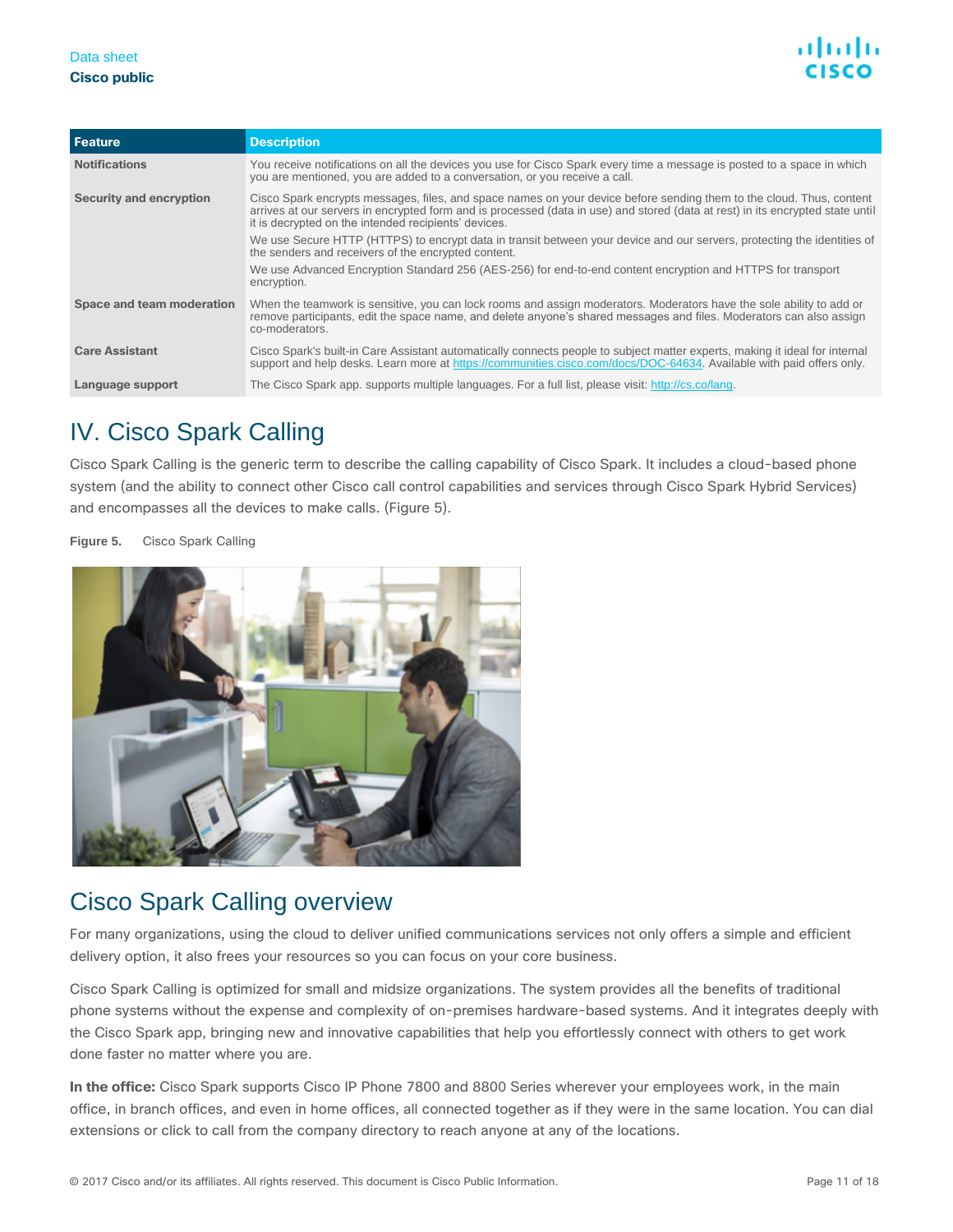Our broad selection of phones means that we have phone solutions for all, whether it be for someone who is calling from a break room and needs only basic telephony functions or a knowledge worker who needs a desk phone with HD video and Bluetooth capabilities. And for those who would prefer to use their computer or mobile device in the office, we have solutions for them too with the Cisco Spark app.

**On the road:** Cisco Spark Calling makes the Cisco Spark app complete. With the calling capabilities, the Cisco Spark app becomes a single, integrated mobile app. for meetings, messaging, and voice and video calling that work on any device. Use the Cisco Spark app to make and receive HD voice and video calls with just a single tap and continue to collaborate while you are away from the office.

**Bridging the mobile and office worlds:** Best of all, Cisco Spark brings mobile and office calling together by pairing Cisco IP phones and devices with the Cisco Spark app to provide a variety of capabilities to make you more productive. In fact, they are so integrated that callers will never know you made or received a call while not at your desk. And because Cisco Spark Calling integrates deeply with the Cisco Spark app, screen and content sharing are a natural and easy part of any voice or video conversation. When calling another Cisco Spark user using a Cisco IP phone, you can instantly share your desktop with a single click. No need to set up a formal meeting.

And it all centers on the Cisco Spark app.

### Traditional calling features in Cisco Spark

Table 3 lists the business voice and video calling features for Cisco Spark.

| Table 3. | Features and benefits of Cisco Spark Calling |  |  |  |  |  |  |
|----------|----------------------------------------------|--|--|--|--|--|--|
|----------|----------------------------------------------|--|--|--|--|--|--|

| <b>Feature</b>                                | <b>Benefit</b>                                                                                                                                                                                           |
|-----------------------------------------------|----------------------------------------------------------------------------------------------------------------------------------------------------------------------------------------------------------|
| HD video and audio calls                      | Make and receive video and audio calls to and from anyone through the Cisco Spark app or a Cisco IP phone registered<br>to the Cisco Spark service. The app. supports PSTN calling.                      |
|                                               | The service supports up to 10 devices per user and up to 8 calls per line.                                                                                                                               |
|                                               | With support for HD efficient OPUS codec.                                                                                                                                                                |
|                                               | Note that Cisco Spark doesn't include PSTN services. You can work with your Cisco partner to purchase these services,<br>which will include local, long-distance, and Direct Inward Dial (DID) services. |
| <b>Voicemail</b>                              | You can receive voicemails in your personal voicemail box or in your email.                                                                                                                              |
| <b>Message-Waiting Indicator</b><br>(MWI)     | MWI notifies you when you have an unheard voicemail in your personal voicemail box.                                                                                                                      |
| <b>Caller ID</b>                              | Customize the Caller ID to be displayed to the connected party during a phone call. You can display either your personal<br>line or the official company number.                                         |
| Call hold and resume, with<br>video and music | Your customers and colleagues will enjoy music with video while waiting for you.                                                                                                                         |
| <b>Call forward</b>                           | Divert incoming calls to the number of your choice.                                                                                                                                                      |
| <b>Call transfer</b>                          | Transfer an established call to another person.                                                                                                                                                          |
| <b>Call park</b>                              | Park (temporarily store) active calls in a call park extension, so they can be retrieved by another device or user.                                                                                      |
| Three-way calling                             | Create a call with up to two other parties without prior scheduling. See a video for how this works here.                                                                                                |
| <b>Shared lines</b>                           | Configure a single telephone number across multiple users.                                                                                                                                               |
| <b>Call barge</b>                             | Join a call that is in progress on a shared line you are member of. Ideal for assistants and supervisors. With privacy<br>support.                                                                       |
| <b>Call pickup</b>                            | Answer the call ringing at your colleague's phone or client.                                                                                                                                             |
| Call paging on phones                         | Notify your employees about that important message, 1:1 or group.                                                                                                                                        |
| <b>Overhead call paging</b>                   | Extend paging notifications to a public speaker/announcement system via an analog telephone adapter.                                                                                                     |
| Auto-answer on IP phone                       | Your phone line will answer automatically (touchless). Ideal for intercom use.                                                                                                                           |
| <b>Hunt groups</b>                            | Configure a collection of telephone numbers to ring in a specific order based on a ringing algorithm.                                                                                                    |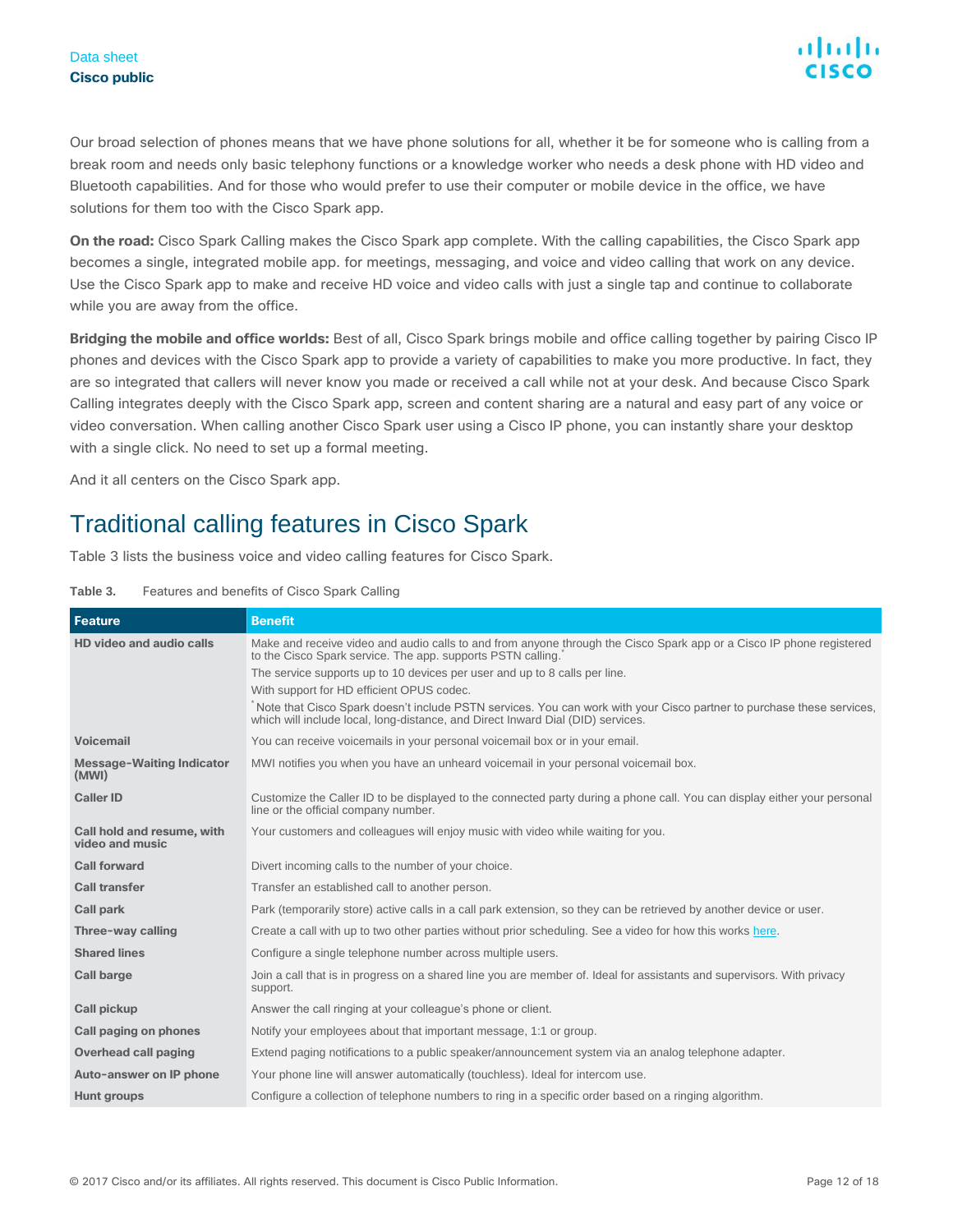#### Data sheet **Cisco public**



| Feature                                              | <b>Benefit</b>                                                                                                                                                                                                                                             |
|------------------------------------------------------|------------------------------------------------------------------------------------------------------------------------------------------------------------------------------------------------------------------------------------------------------------|
| <b>Automated attendant (virtual</b><br>receptionist) | Greet inbound callers and route them to employees or departments as specified by the inbound calling party.                                                                                                                                                |
| Do Not Disturb (DND)                                 | You can turn off your ringer for incoming calls, letting you phones go silent so you can concentrate on an important task.                                                                                                                                 |
| Speed dials with status<br>monitoring                | Configure speed dials to place calls quickly. If the speed-dial destination is a Cisco Spark user, status information is<br>shown in the line key. (Note: Busy Lamp Field status information is supported only with Cisco IP Phone 8800 Series<br>phones.) |
| Emergency dialing (911)                              | Dial 911 to contact emergency services provided by the PSTN service provider.* Cisco Spark currently supports setting a<br>service address per PSTN telephone number.                                                                                      |
|                                                      | * Note that Cisco Spark doesn't include PSTN services. You can work with your Cisco partner to purchase these services<br>which will include local, long-distance and DID services.                                                                        |
| Directory-based dialing                              | Access corporate directory contacts from your Cisco IP phone or Cisco Spark app. to place calls.                                                                                                                                                           |
| <b>Favorites on IP phone</b>                         | Add your personal favorite contacts to IP phones from your recents or directory.                                                                                                                                                                           |
| <b>Security and encryption</b>                       | Cisco Spark encrypts phone registration, activation, call signaling, its audio and video streams, as well as voicemail.<br>Even the management is secure because all administrative and end-user interfaces are encrypted.                                 |
| End-user self-care portal -<br>my.ciscospark.com     | Customize your own phone settings; generate codes for device activation; and personalize Do Not Disturb (DND), Single<br>Number Reach (SNR), and call forwarding without the need for support from IT.                                                     |
| <b>Dialing restrictions</b>                          | Enable administrators to allow national, premium, or international dialing on a per-user or company basis.                                                                                                                                                 |

### Mobility and collaboration features – bringing it all together with the Cisco Spark app.

Table 4 lists the benefits of the mobility and collaboration features of Cisco Spark.

#### Table 4. Benefits of mobility and collaboration features of Cisco Spark

| <b>Feature</b>                                                            | <b>Description</b>                                                                                                                                                                                                                                                                                                                                                                                                                   |
|---------------------------------------------------------------------------|--------------------------------------------------------------------------------------------------------------------------------------------------------------------------------------------------------------------------------------------------------------------------------------------------------------------------------------------------------------------------------------------------------------------------------------|
| A complete mobile app.                                                    | The Cisco Spark app. is the single soft client for voice and video calling, meetings, and messaging. It offers the core<br>calling features listed in Table 3 and is supported on:                                                                                                                                                                                                                                                   |
|                                                                           | • iOS and Android devices. With support for iOS10 Callkit integration for enhanced calling experience.                                                                                                                                                                                                                                                                                                                               |
|                                                                           | . Windows and Mac OS X.                                                                                                                                                                                                                                                                                                                                                                                                              |
|                                                                           | The Cisco Spark app provides a single experience across all these platforms, helping you smoothly move between<br>devices without a learning curve. And it provides the same core calling features listed in Table 3.                                                                                                                                                                                                                |
| <b>Cisco Spark app. and Cisco</b>                                         | Cisco pairs the Cisco Spark app with your Cisco IP phone registered to Cisco Spark so you can:                                                                                                                                                                                                                                                                                                                                       |
| IP phone integration                                                      | • Answer calls on your Cisco desk or audio conference phone or with the Cisco Spark app (through Cisco Spark<br>Proximity).                                                                                                                                                                                                                                                                                                          |
|                                                                           | • Make and receive calls on the app. without the caller's knowing you are not at your desk.                                                                                                                                                                                                                                                                                                                                          |
|                                                                           | • Initiate, end, answer or decline a phone call using your desk phone by clicking a button from within the app.                                                                                                                                                                                                                                                                                                                      |
|                                                                           | • Import contacts and call history from mobile to desk phone (Cisco IP Phone 8845, 8851, 8861, and 8865 phones only)<br>using Cisco Intelligent Proximity.                                                                                                                                                                                                                                                                           |
| Instant desktop sharing                                                   | Calling your Cisco Spark colleague automatically starts a Cisco Spark space for you to share screens, files, and<br>messages when calling from your desk phone.                                                                                                                                                                                                                                                                      |
| Video calling using URI/email<br>dialing                                  | Support for URI dialing so that you can connect with video users outside the organization, including ones with third-party<br>SIP-based video endpoints or conference bridges.                                                                                                                                                                                                                                                       |
| <b>Single Number Reach (SNR)</b>                                          | With SNR, you can have your Cisco IP Phone extension automatically and simultaneously ring any other phone or even<br>multiple phones of your choosing, including home phones and analog phones.                                                                                                                                                                                                                                     |
|                                                                           | If the call is not answered, Cisco Spark call routes the call back to the Cisco Spark voicemail, not to the voicemail of the<br>remote device so that the caller can leave a message.                                                                                                                                                                                                                                                |
|                                                                           | This feature is great when you work from home and prefer to use your home phone instead of your mobile device. Best of<br>all, the caller has no idea that you are not in the office.                                                                                                                                                                                                                                                |
| <b>Physical room video</b><br>endpoints and Cisco Spark<br>Board (add-on) | Add a Cisco Spark room system or a Cisco Spark Board to your Cisco Spark meeting service and turn any conferencing<br>into an HD video conferencing room enabling HD video meetings with anyone, anywhere. This feature requires purchase<br>of a Cisco Spark room system or Cisco Spark Board device and a Cisco Spark room system or Cisco Spark Board<br>subscription. Refer to section II of this document for more information. |
| <b>Cisco Spark Care Callback</b><br>$(add-on)$                            | Cisco Spark Care is a digital customer care solution for help desks and small teams. Groups like these can use Cisco<br>Spark care to support internal or external customers via web chat and callback.                                                                                                                                                                                                                              |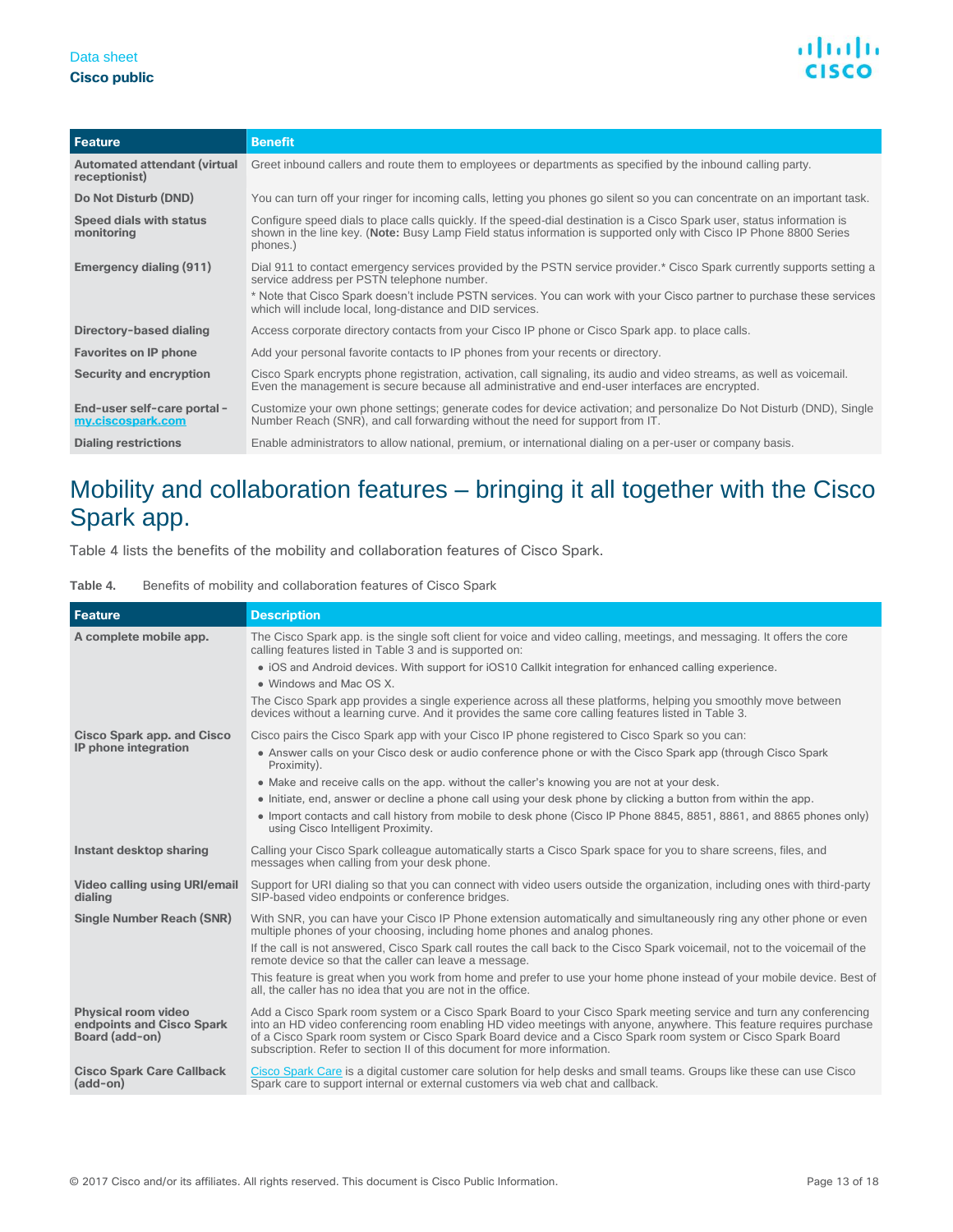Note: You can purchase Cisco Spark Calling only if your billing address is in the United States or Canada. If you are outside these countries, you may use [Cisco Unified Communications Manager,](http://www.cisco.com/c/en/us/products/unified-communications/unified-communications-manager-callmanager/index.html) [Business Edition 6000](http://www.cisco.com/go/be6000) or [7000,](http://www.cisco.com/go/be7000) or Cisco Powered™ [cloud services from a certified Cisco Hosted Collaboration Solution \(HCS\) partner](http://www.cisco.com/go/hcs) as your call control and integrate it with [Cisco Spark](http://www.cisco.com/go/sparkhybrid) Meetings and Messaging for a full experience as described in this document. See Cisco Spark [Hybrid Services](http://www.cisco.com/go/sparkhybrid) for more information.

### **PSTN calling**

Because Cisco Spark Calling does not include PSTN services, you need to purchase PSTN services for your local, longdistance, emergency dialing, and DID services. Please work with your Cisco partner to secure these services.

Also, be advised that in order to make emergency calls (E911), you need access to a PSTN provided by a supported thirdparty provider. Without access to a PSTN, the E911 calls will not be routed to the correct Public Safety Answering Point (PSAP), which is based on location information associated with the PSTN. You must purchase PSTN from a third-party provider in conjunction with the Cisco Spark call purchase in order to access the appropriate PSAP in an emergency.

Table 5 lists the existing PSTN providers part of the Cisco Spark preferred media partner ecosystem.

| Table 5. | PSTN providers supported by Cisco Spark Calling |  |  |  |  |
|----------|-------------------------------------------------|--|--|--|--|
|----------|-------------------------------------------------|--|--|--|--|

| <b>Provider</b>                  | <b>Description</b>                                                                                                                                                                                                                                                                                                                        |
|----------------------------------|-------------------------------------------------------------------------------------------------------------------------------------------------------------------------------------------------------------------------------------------------------------------------------------------------------------------------------------------|
| Intelepeer (USA)                 | PSTN voice services fully integrated with Cisco Spark Calling for a complete business calling solution.                                                                                                                                                                                                                                   |
| <b>TATA Communications (USA)</b> | Global SIP Connect for Cisco Spark Calling offers a suite of basic PSTN calling features with a single flat rate for<br>domestic calls. This enables smaller businesses to access Tata Communications' worldwide network and international<br>calling rates that were previously only available to the largest multinational enterprises. |
| <b>ThinkTel (Canada)</b>         | ThinkTel voice services are directly integrated with Cisco Spark Calling to deliver effective collaboration through<br>seamless integration for employees, customers, and stakeholders to interact with each other.                                                                                                                       |

### Phone support

Cisco Spark Calling supports the Cisco IP Phon[e 7800](http://www.cisco.com/c/en/us/products/collaboration-endpoints/unified-ip-phone-7800-series/index.html) and [8800](http://www.cisco.com/c/en/us/products/collaboration-endpoints/unified-ip-phone-8800-series/index.html) Series, providing a broad selection of phones for all types of users and situations. The phones are available in charcoal and in white to suit any office environment (note that the Cisco IP Phone 7811 is available only in charcoal). You must purchase phones separately from the Cisco Spark monthly per-user service, and the phones require Cisco Spark Phone OS. Finally, anyone can set up the phone. All you need to do is plug the phone in and enter a registration code, and it registers itself instantly.

#### **Cisco IP Phone 7800 Series**

The Cisco IP Phone 7800 Series is ideal for common areas, knowledge workers, administrative staff, managers. And small conference/huddle rooms. The phones are cost-effective, full-featured VoIP phones. The models support light to active voice communication needs, and they deliver clear sound from enhanced acoustics and wideband audio to avoid fatigue. Learn more [here.](http://www.cisco.com/c/en/us/products/collaboration-endpoints/unified-ip-phone-7800-series/index.html) Table 6 compares the features of the 7800 Series IP phones.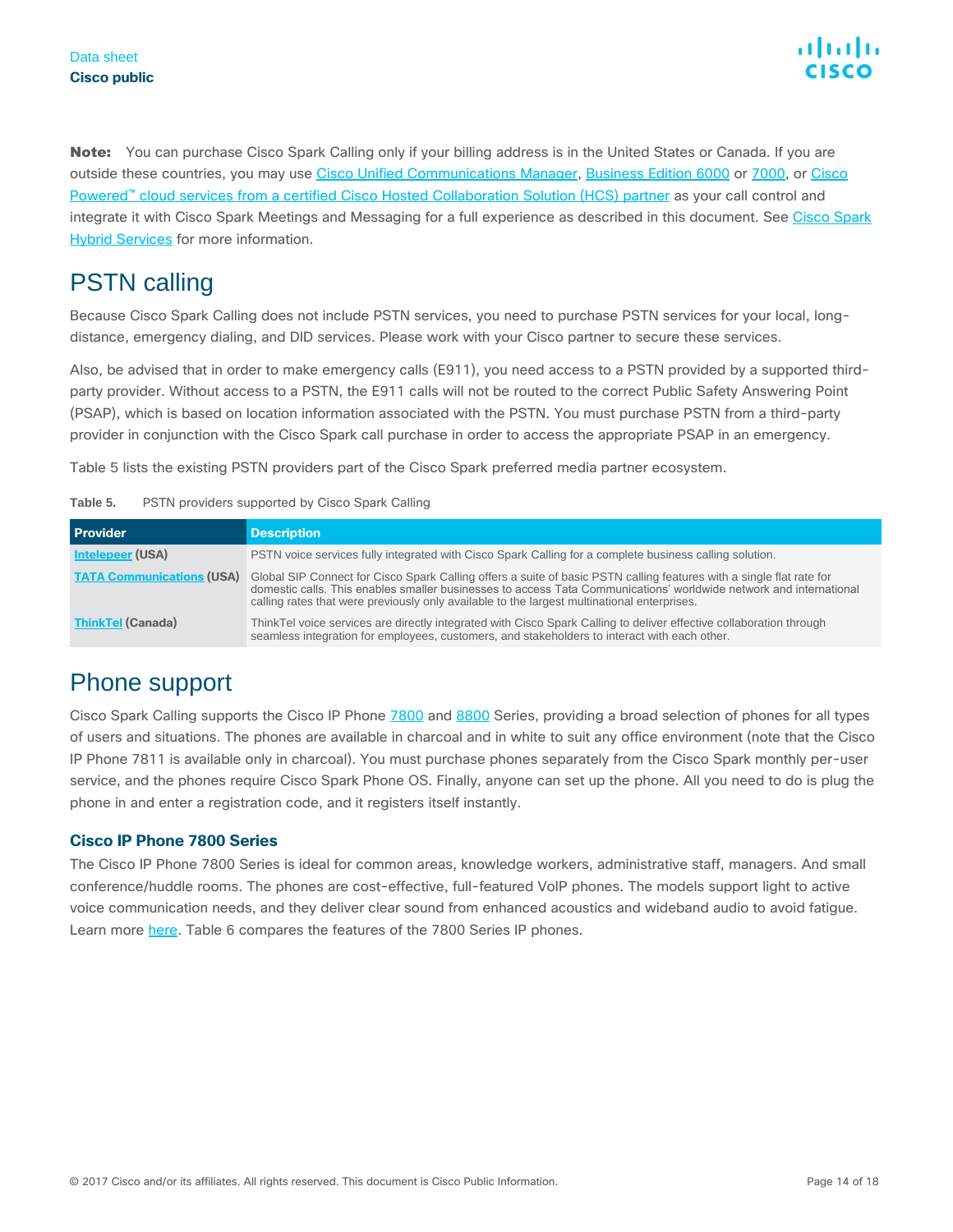#### **Table 6.** Cisco IP Phone 7800 Series features at a glance

|                                  | <b>IP Phone 7811</b>                                                  | <b>IP Phone 7821</b>                                                      | <b>IP Conference</b><br><b>Phone 7832</b>               | <b>IP Phone 7841</b>                                                      | <b>IP Phone 7861</b>                                                      |
|----------------------------------|-----------------------------------------------------------------------|---------------------------------------------------------------------------|---------------------------------------------------------|---------------------------------------------------------------------------|---------------------------------------------------------------------------|
| <b>Screen</b>                    | 384 x 106 pixel<br>$(3.28 \text{ in.}/83.3 \text{ mm})$<br>monochrome | 396 x 162 pixel<br>$(3.5 \text{ in.}/89 \text{ mm})$ backlit<br>greyscale | 384 x 128 pixel<br>(3.4 in./88mm) backlit<br>monochrome | 396 x 162 pixel<br>$(3.5 \text{ in.}/89 \text{ mm})$ backlit<br>greyscale | 396 x 162 pixel<br>$(3.5 \text{ in.}/89 \text{ mm})$ backlit<br>greyscale |
| <b>Wideband audio</b>            | Optional <sup>®</sup>                                                 |                                                                           |                                                         |                                                                           |                                                                           |
| <b>Programmable line</b><br>keys | $\overline{0}$                                                        | $\overline{2}$                                                            |                                                         | 4                                                                         | 16                                                                        |
| <b>Ethernet switch</b>           | 10/100                                                                | 10/100                                                                    | <b>No</b>                                               | 10/100/1000                                                               | 10/100                                                                    |
| Full-duplex<br>speakerphone      | $\checkmark$<br>(Narrowband)                                          | ✓                                                                         | ✓                                                       | $\checkmark$                                                              | ✓                                                                         |
| <b>PoE class</b>                 |                                                                       |                                                                           | $\overline{2}$                                          |                                                                           |                                                                           |

\* Wideband audio available with purchase of optional handset

#### **Cisco IP Phone 8800 Series**

The Cisco IP Phone 8800 Series is ideal for onsite and remote knowledge workers, administrative staff and managers. Select models in the portfolio support affordable HD video and help you meet face-to-face even when remote. Clear VoIP with enhanced acoustics and wideband support increase productivity. With these phones you can work your way, with advanced features such as personal mobile device integration. Learn more [here.](http://www.cisco.com/c/en/us/products/collaboration-endpoints/unified-ip-phone-8800-series/index.html) Table 7 compares the features of the 8800 Series IP phones.

#### **Table 7.** Cisco IP Phone 8800 Series features at a glance

|                                        | 8811                                                            | 8841                                                      | 8845                                                      | 8851                                                      | 8861                                                      | 8865                                                      |
|----------------------------------------|-----------------------------------------------------------------|-----------------------------------------------------------|-----------------------------------------------------------|-----------------------------------------------------------|-----------------------------------------------------------|-----------------------------------------------------------|
| <b>Screen</b>                          | 5-in high-resolution<br>$(800 \times 480)$<br>greyscale display | 5-in high-resolution<br>(800 x 480) WVGA<br>color display | 5-in high-resolution<br>(800 x 480) WVGA<br>color display | 5-in high-resolution<br>(800 x 490) WVGA<br>color display | 5-in high-resolution<br>(800 x 480) WVGA<br>color display | 5-in high-resolution<br>(800 x 480) WVGA<br>color display |
| <b>Wideband audio</b>                  |                                                                 | ✓                                                         | ✓                                                         | ✓                                                         | ✓                                                         | $\checkmark$                                              |
| HD video (720p)                        |                                                                 |                                                           | $\checkmark$                                              |                                                           |                                                           | $\checkmark$                                              |
| Programmable<br>line keys              | 5                                                               | 5                                                         | 5                                                         | 5                                                         | 5                                                         | 5                                                         |
| <b>Ethernet switch</b>                 | 10/100/1000                                                     | 10/100/1000                                               | 10/100/1000                                               | 10/100/1000                                               | 10/100/1000                                               | 10/100/1000                                               |
| Headset port (RJ9)                     | $\checkmark$                                                    | ✓                                                         | $\checkmark$                                              | $\checkmark$                                              | ✓                                                         | $\checkmark$                                              |
| Full-duplex<br>speakerphone            | $\checkmark$                                                    | ✓                                                         | $\checkmark$                                              | $\checkmark$                                              | ✓                                                         | $\checkmark$                                              |
| Integrated<br><b>Bluetooth</b>         |                                                                 |                                                           | $\checkmark$                                              | $\checkmark$                                              | ✓                                                         | $\checkmark$                                              |
| <b>USB</b><br>(physical ports)         |                                                                 |                                                           |                                                           | $\checkmark$ (1)                                          | $\checkmark$ (2)                                          | $\checkmark$ (2)                                          |
| <b>Key expansion</b><br>module support |                                                                 |                                                           |                                                           | $\checkmark$ (2)                                          | $\checkmark$ (3)                                          | $\checkmark$ (3)                                          |
| Wi-Fi                                  |                                                                 |                                                           |                                                           |                                                           | $\checkmark$                                              | $\checkmark$                                              |
| <b>External audio</b><br>port          |                                                                 |                                                           |                                                           |                                                           | ✓                                                         | $\checkmark$                                              |
| <b>Wall mountable</b>                  | ✓                                                               | ✓                                                         | $\checkmark$                                              | $\checkmark$                                              |                                                           | $\checkmark$                                              |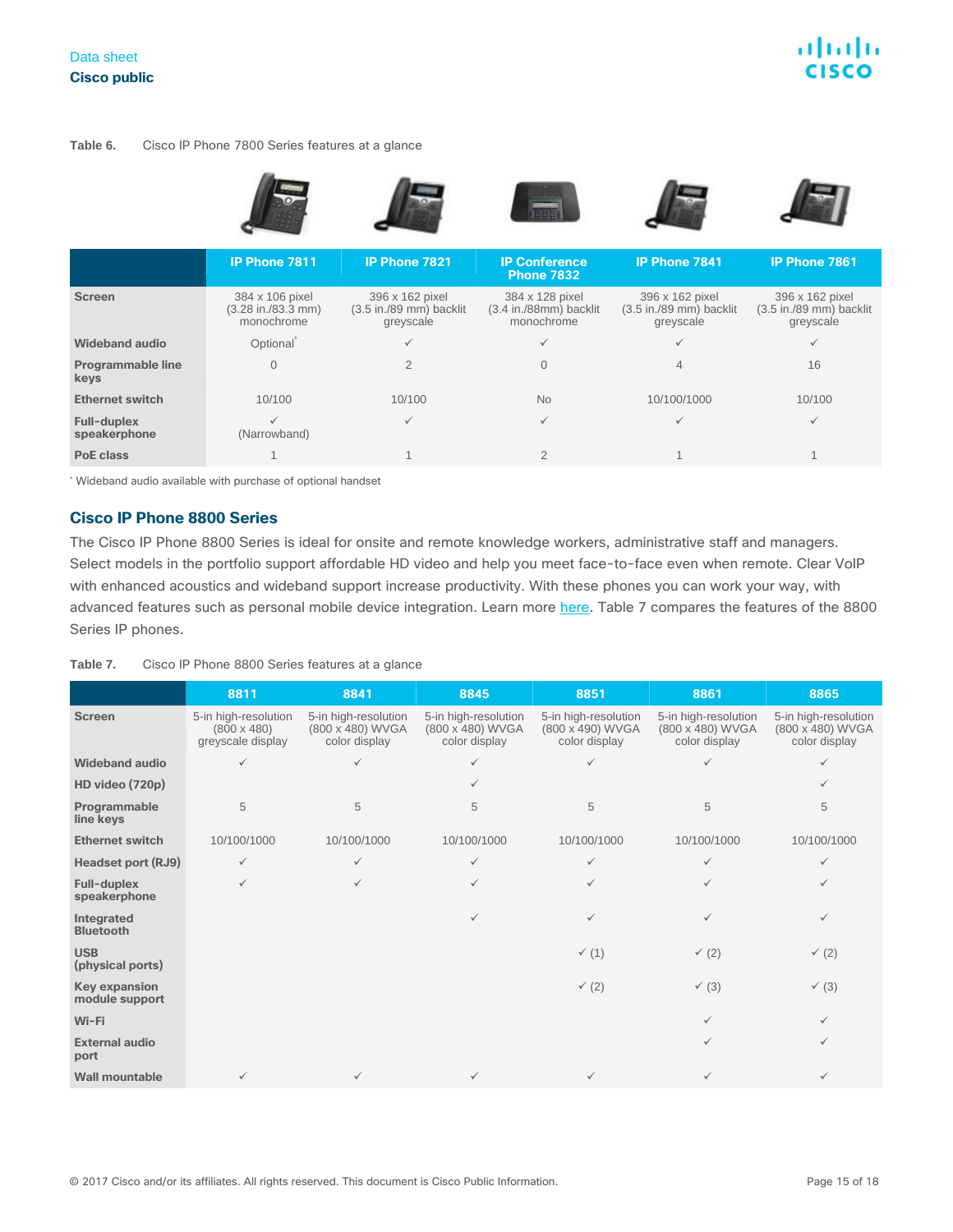### Analog Telephone Adapter (ATA) support

Cisco Spark Calling supports the Cisco ATA 190 SC Analog Telephone Adapter. The ATA 190 SC is a handset-to-Ethernet adapter that runs one traditional telephone device (1 port) into the Cisco Spark Calling service. Customers can take advantage of the many new and exciting applications by connecting their analog device to the ATA 190 SC.

### <span id="page-15-0"></span>V. Cisco Spark Care

Cisco Spark Care is the generic term to describe Cisco Spark's customer care capabilities. Cisco Spark Care is a digital customer support solution for help desks and small teams. It enables connected digital experiences by supporting customer care teams who want to deliver contextual, continuous, and capability-rich customer journeys.

With 15 minutes of setup, Cisco Spark Care can be embedded on your website to offer chat and callback services. Cisco Spark Care includes a customer care user workspace and integrated reporting with customer feedback to improve help desk productivity and effectiveness.

Cisco Spark Care is offered as an optional service of the Cisco Spark collaboration platform, with integrated administration and enterprise class security.

### <span id="page-15-1"></span>VI. Cisco Spark security, compliance, and analytics

Cisco Spark helps ensure data privacy and is secure. It also provides comprehensive business insights, all while addressing the user's appetite to collaborate openly and IT's need to protect. Cisco Spark has a no-compromise approach to collaboration. For example:

- Sales: Account planning within a collaborative and safe environment
- Marketing: Secure iteration on campaigns, product announcements, and strategic initiatives
- Operations: Protection of intellectual capital
- Engineering: Driving innovation while keeping intellectual property secure
- Finance: Secure discussions regarding earnings releases and financial reporting
- Security professionals: Infrastructure, network, data security
- Compliance officers: Complying with government and industry requirements
- IT and administrators: Simple visibility and control (operational, behavioral, productivity, utilization)

Cisco Spark is designed with security and information protection as a priority. It has been built it as an enterprise grade platform with end-to-end encryption for data in transit, at rest, and in use. End- to-end encryption has been built into the fabric of Spark from the very beginning, which means many of our value-add features and functionality operate on encrypted data. Using innovative message indexing, permissions models, authentication flows, encryption, and deployment models, Spark supports features like global search and third-party app integrations. With Cisco Spark data is encrypted before it leaves a user's device and stays encrypted when it's in transit to our cloud servers, when we process your data (data in-use) and when it is stored (data at-rest).

Cisco Spark provides many advanced compliance capabilities to enable information security (infosec) and compliance officers to have the visibility and control they need – for example, e-discovery capabilities and retention policy settings.

In addition, Cisco Spark offers administrators comprehensive analytics to give them the ability to see how teams are using the services and also drill into performance aspects such as the quality of meeting experiences.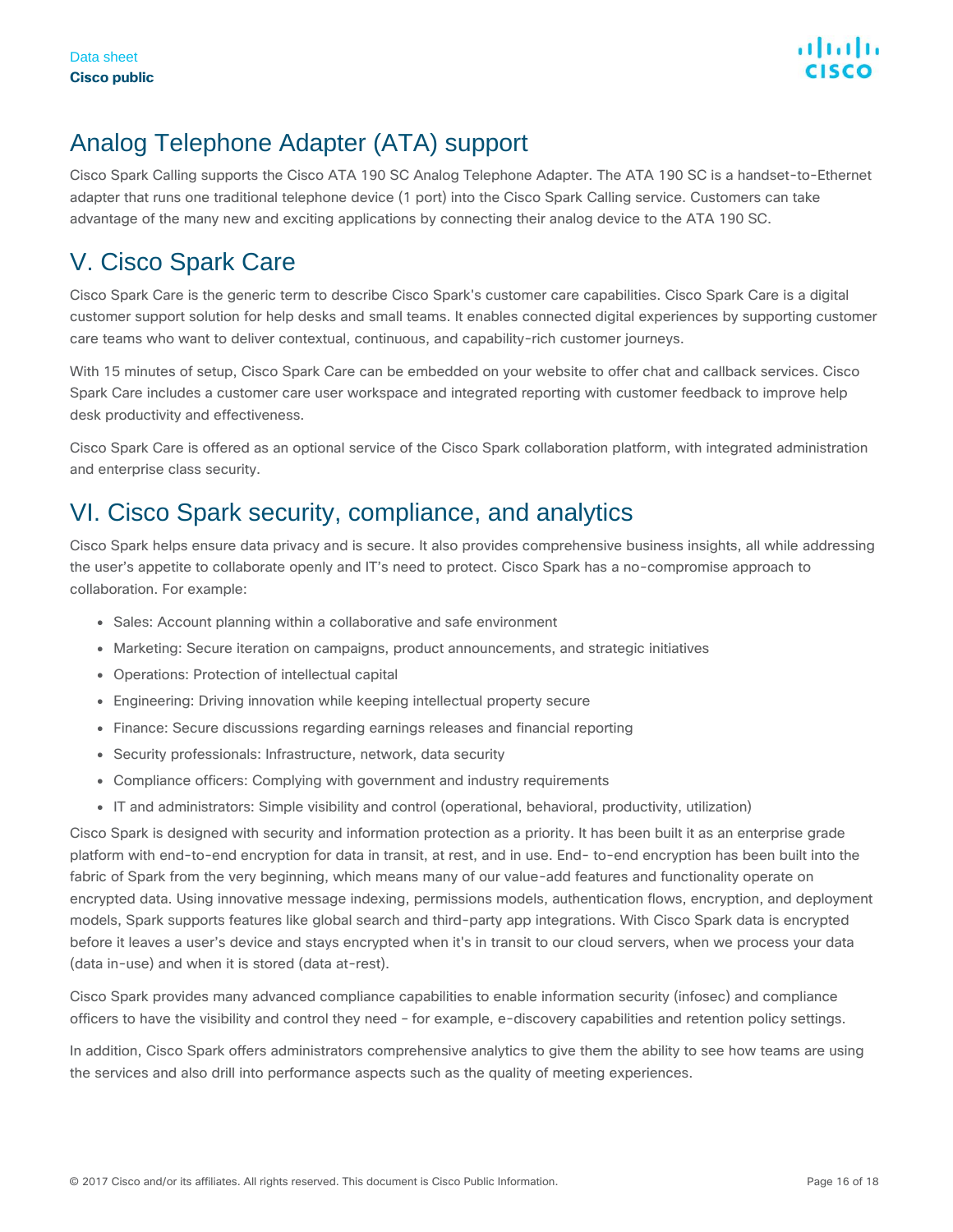#### **Cisco Spark Control Hub**

The Cisco Spark Control Hub is included with any paid subscription for Cisco Spark. The visibility, control, and extraction of data from Cisco Spark are all administered from the Cisco Spark Control Hub.

#### **Pro Pack for Cisco Spark Control Hub**

Some customers may require more advanced capabilities or even integrations with their existing security, compliance, and analytics. Cisco makes these capabilities available with the Pro Pack for Cisco Spark Control Hub. Access can be provided specifically to those that need these more advanced capabilities – for example, infosec professionals or compliance offers.

### <span id="page-16-0"></span>VII. Cisco Spark provisioning, administration, and management

For overall management, we've built Cisco Spark to be cloud-simple and intuitive, with a single pane of glass to do everything that Cisco Spark offers (Meetings, Messaging, and Calling).

The Cisco Spark Control Hub provides a single pane of glass for provisioning, administration, management, and reporting, enabling administrators to manage the entire Cisco Spark experience effectively and easily. It is included with any paid subscription for Cisco Spark.

It all starts with very easy user onboarding. A guided setup walks you through the entire process. Users can easily be added by email address or Comma-Separated Values (CSV) upload, or by using the Directory Service of Cisco Spark Hybrid Services. With the Directory Service, organizations can synchronize their Microsoft Active Directory on-premises with the Cisco Spark service in the cloud. This directory synchronization automatically adds and deletes users and securely eliminates the need to manage multiple directory databases. Integrating Single Sign-On (SSO) services helps ensure that users enter their IT-approved password to access Cisco Spark. Role-based access creates access rights and usage levels for different personas in an organization, such as administrators, support personnel, and end users. And, if desired, you can outsource the management and setup to your Cisco partner.

### <span id="page-16-1"></span>VIII. Cisco Spark service availability, ordering, and support

### Country availability

Country availability of Cisco Spark varies by the type of capability (Meetings, Messaging, and Calling). To find out what is available in your region, please go to: [http://www.cisco.com/go/spark-availability.](http://www.cisco.com/go/spark-availability)

Note that unlike Meetings and Messaging, Cisco Spark Calling is available in a more limited number of countries at this time. If you are interested in Cisco Spark, you can use our [Cisco Spark Hybrid Services](http://www.cisco.com/go/sparkhybrid) to substitute other Cisco phone system solutions such as Cisco Unified Communications Manager, Cisco Business Edition 6000 or 7000, or Cisco Powered cloud services from a Cisco HCS partner and get the same capabilities as the complete Cisco Spark service.

### Language support

To find out what languages are supported for Cisco Spark, please go to [http://cs.co/lang.](http://cs.co/lang)

### Ordering information

To place an order or find more information, please go to the [Cisco Spark website](http://www.ciscospark.com/) or contact a Cisco partner. There is a broad range of offers available on a per-user per-month subscription basis.

PSTN services, Cisco Spark room devices, and Cisco IP phones are sold separately. Refer to the relevant sections above to find out more about these endpoints and services.